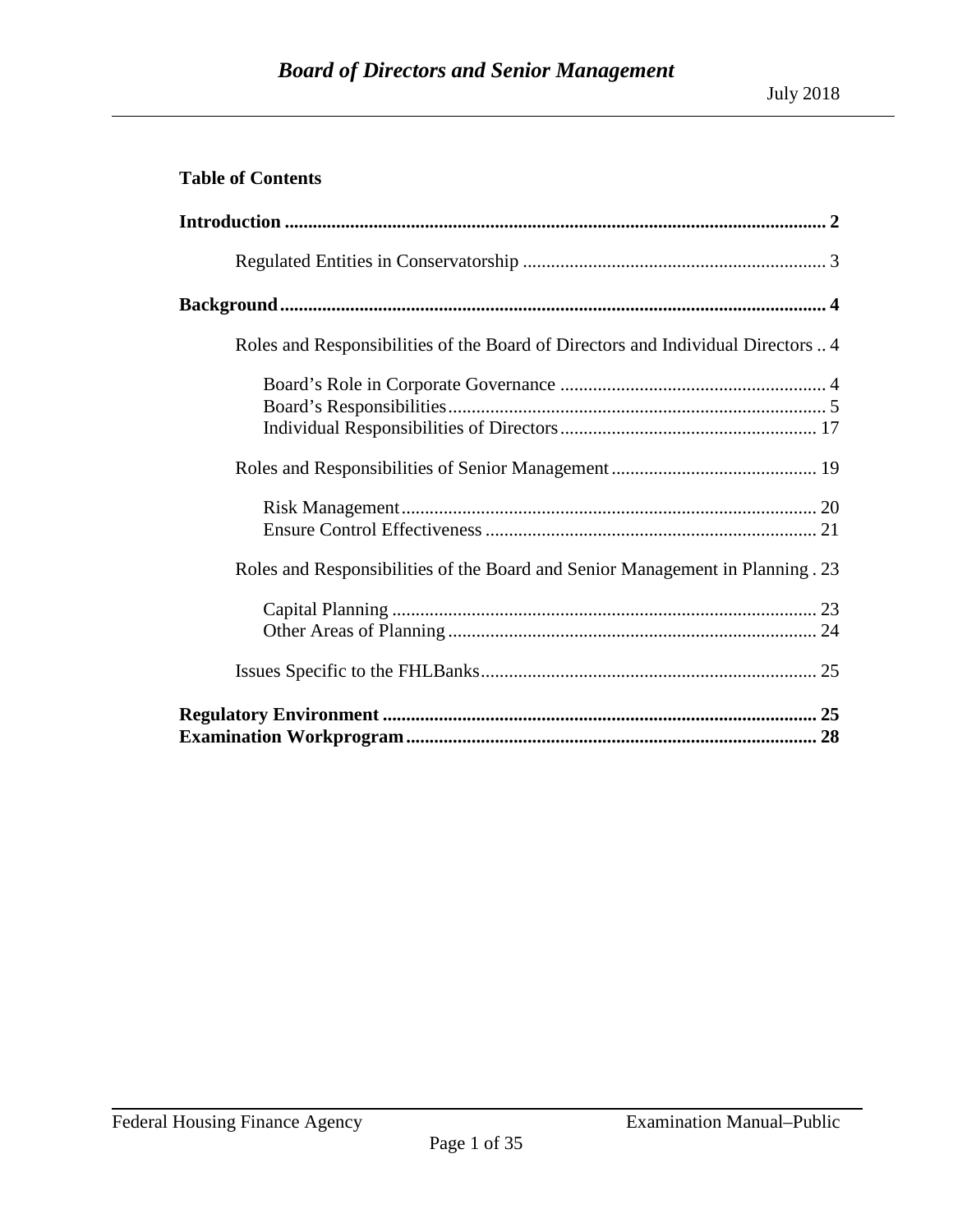## <span id="page-1-0"></span>**Introduction**

This Federal Housing Finance Agency (FHFA) examination manual module for *Board of Directors and Senior Management* is designed as a resource and reference for all FHFA examiners. It contains information and procedures intended for the examination of the Federal National Mortgage Association (Fannie Mae), the Federal Home Loan Mortgage Corporation (Freddie Mac), and the Federal Home Loan Banks (FHLBanks). These organizations will be referred to collectively as the regulated entities or individually as a regulated entity. Fannie Mae and Freddie Mac may also be referred to collectively as the Enterprises or individually as an Enterprise. The module contains a workprogram with a broad range of worksteps within five categories, and examiners should identify and perform those worksteps most relevant to reach conclusions given the scope of the examination.

For the purposes of this module, the term "board" refers to the board of directors or a designated committee, unless otherwise stated. The term "senior management" refers to those employees who plan, direct, and formulate policies, and provide the overall direction of the regulated entity for the development and delivery of products or services, within the parameters approved by the board. A "member" is defined as an institution that has been approved for membership in one of the FHLBanks and has purchased capital stock in the FHLBank in accordance with FHFA regulations.

Senior management may include, but is not limited to, individuals with the following titles, or individuals, regardless of title, who perform the functions of: chief executive officer (CEO), president, chief financial officer, chief operating officer, chief accounting officer, chief risk officer (CRO), chief information officer, chief compliance officer, chief credit officer, chief audit executive, chief market risk officer, chief member/client officer, and general counsel. The module uses the term "CEO" to refer to the individual appointed by the board to oversee the regulated entity's day-to-day activities. The term "management" refers to managers responsible for carrying out the regulated entity's day-to-day activities, including goals established by senior management.

This module communicates FHFA's examination standards for corporate governance and risk governance. Corporate governance is essential to the safe and sound operation of a regulated entity and it provides the board of directors and senior management authorities and responsibilities for governing a regulated entity's operations and structure. Corporate governance involves the relationships among the regulated entity's board, management, and shareholders or members. It also incorporates risk management; integrity and ethics; ownership rights; disclosure of material matters; and financial reports.

Risk governance is an important element of corporate governance. Risk governance applies the principles of sound corporate governance to the identification, measurement, monitoring, and controlling of risks to ensure that risk-taking activities are in line with the regulated entity's strategic objectives and risk appetite. Risk governance is the regulated entity's approach to risk management and includes the policies, processes, personnel, and control systems that support risk-related decision making.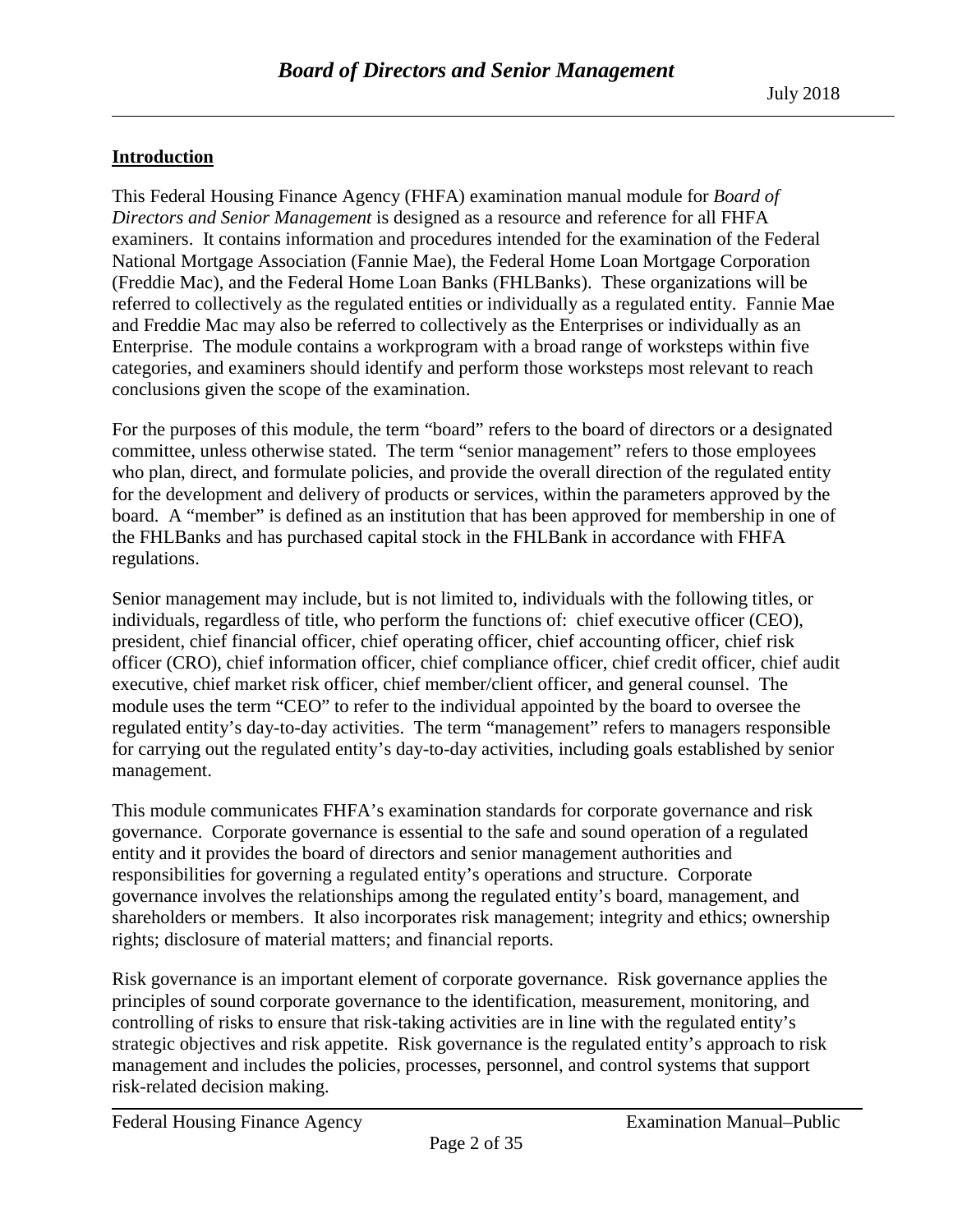The board's role in corporate governance is distinct from senior management's role. The board is responsible for the strategic direction and oversight of the regulated entity—but is not responsible for managing the regulated entity's day-to-day activities and operations. The board oversees and holds senior management accountable for meeting strategic objectives within the regulated entity's risk appetite and established parameters. Senior management implements the board's objectives, ensures the regulated entity is operating in a safe and sound manner and within its risk appetite, complies with laws and regulations, and adheres to guidance, policies, and procedures.

General requirements for regulated entity boards and senior management can be found at 12 CFR Part 1236 Appendix, Prudential Management and Operations Standards. Specific requirements can be found at 12 CFR 1239, Responsibilities of Boards of Directors, Corporate Practices, and Corporate Governance (Corporate Governance Rule). Additional requirements for FHLBank directors are in the Federal Home Loan Bank Act (FHLBank Act) at 12 U.S.C. 1427 and at 12 CFR 1261, Federal Home Loan Bank Directors.

#### <span id="page-2-0"></span>**Regulated Entities in Conservatorship**

On September 6, 2008, each Enterprise was placed into a conservatorship by FHFA. As conservator, FHFA succeeded to "all rights, titles, powers, and privileges of the regulated entity, and of any stockholder, officer, or director of such regulated entity with respect to the regulated entity and the assets of the regulated entity."<sup>[1](#page-2-1)</sup> FHFA is expressly authorized to "provide for the exercise of any function by any stockholder, director, or officer" of the conserved entity. $2$  These powers give FHFA the authority to act as a board of directors, manage its conservatorship obligations directly without what is commonly recognized as a board of directors, appoint a board to serve only as an advisory board, or take on the role of day-to-day management.

FHFA chose to reconstitute the board of directors of each Enterprise as an active body overseeing Enterprise management. Under this arrangement, the reconstituted boards and each board member owes the traditional fiduciary duties of care and loyalty to FHFA as conservator, rather than to the shareholders. In addition, for an Enterprise in conservatorship, the following considerations are to be taken into account:

• FHFA as conservator communicates its strategic direction and priorities to the Enterprise in such documents as the Conservatorship Strategic Plan, the annual Conservatorship Scorecard, and other documents and communications as needed. In addition, FHFA as conservator retains its right and authority to give direction to an Enterprise on any subject at any time.

 $\overline{a}$ 

<span id="page-2-1"></span><sup>&</sup>lt;sup>1</sup> Housing and Economic Recovery Act of 2008, 12 U.S.C. § 4617(b)(2)(A) (2008).

<span id="page-2-2"></span><sup>2</sup> Housing and Economic Recovery Act of 2008, 12 U.S.C. § 4617(b)(2)(C) (2008).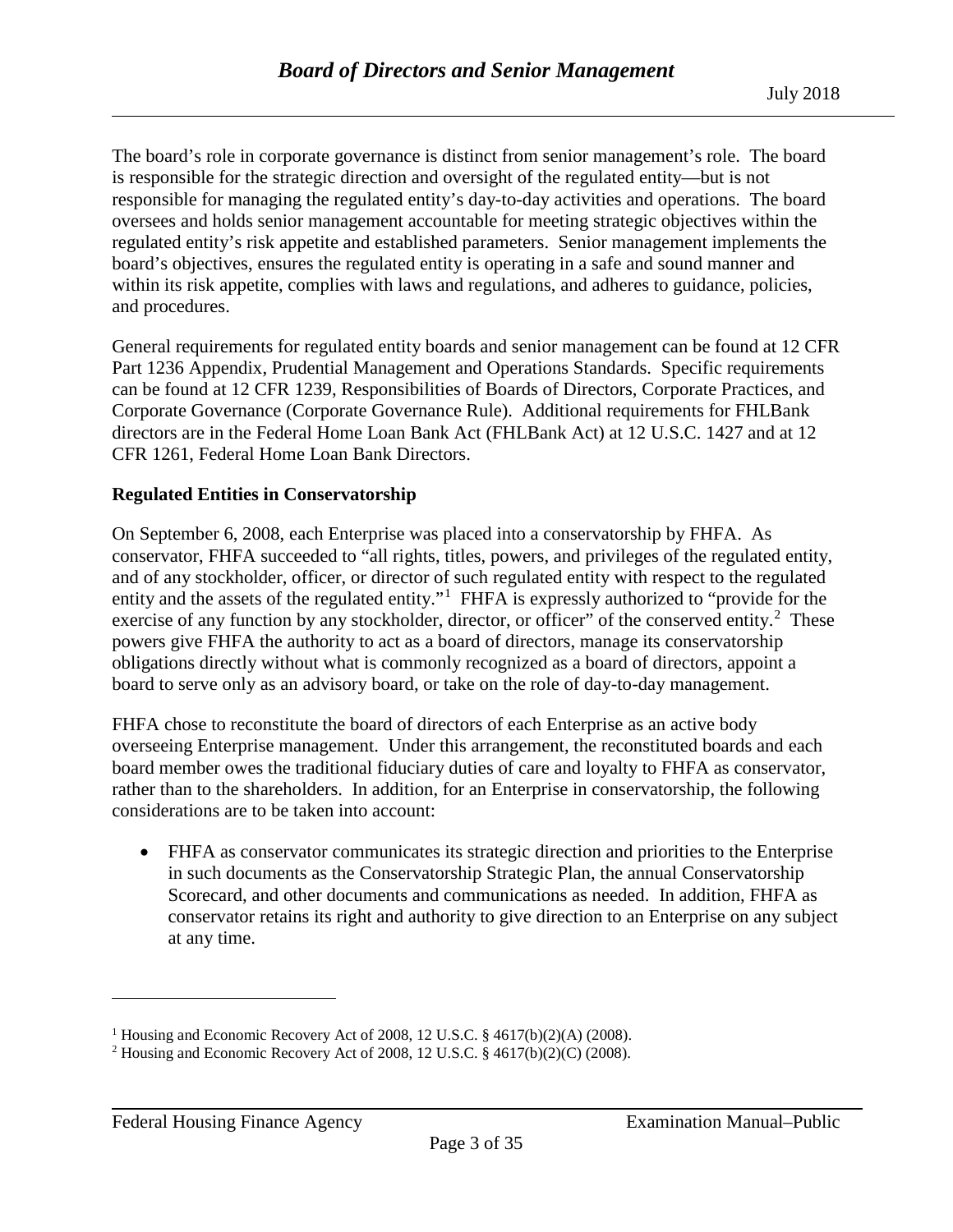- Enterprise boards should include compliance with communications from FHFA as conservator in their oversight of senior management.
- Boards and board members function in accordance with their duties and authorities under the same applicable laws and regulations—including the Corporate Governance Rule that govern board members when they serve in non-conservatorship operations, except to the extent that these duties or authorities are modified by FHFA as conservator.
- Enterprise board members should understand the key legal principles, powers and authorities, and conservator expectations of the Enterprise's board of directors.
- The board is encouraged to raise any questions or concerns with FHFA as conservator when and if it believes that implementation of any communication from FHFA as conservator would be inconsistent with the Enterprise's safety and soundness, the accomplishment of its statutory mission, or any other reason.

This module applies to directors and management of all regulated entities. Exceptions that may be due to the Enterprises' conservatorships will be noted.

## <span id="page-3-0"></span>**Background**

# <span id="page-3-1"></span>**Roles and Responsibilities of the Board of Directors and Individual Directors**

## <span id="page-3-2"></span>Board's Role in Corporate Governance

The board has a pivotal role in the effective governance of a regulated entity. The board sets the strategic objectives, establishes the risk appetite, and directs the conduct and affairs of the regulated entity in furtherance of its statutory mission. The board oversees senior management by holding them accountable to strategic objectives, the risk appetite, safe and sound operations, and attendant policies and procedures. The board sets the tone from the top by establishing a corporate culture and core values. The board should set the strategic direction of the regulated entity and confirm the establishment of a corporate governance system, including effective risk governance, which facilitates the oversight of organization's strategic planning, risk appetite, and culture.

An effective board has a clear understanding of its roles and responsibilities, including the fiduciary duties of care and loyalty. In general, duty of care requires that directors act in good faith and in a manner that the directors reasonably believe is in the regulated entity's best interests, based on an analysis of available information. For each regulated entity, the applicable definition of duty of care will depend upon the body of state law that the regulated entity has chosen to follow for its corporate governance and indemnification practices. Duty of loyalty requires that directors exercise their powers in the best interests of the regulated entity and its shareholders rather than in the directors' own self-interests or in the interests of any other person.

Directors of an FHLBank owe their fiduciary duties of care and loyalty to the FHLBank and its members. For an Enterprise in conservatorship, the conservator is the successor to all rights, titles, powers, and privileges of the regulated entity, and of any shareholder, officer, or director of such regulated entity and the assets of the regulated entity. Therefore, directors of an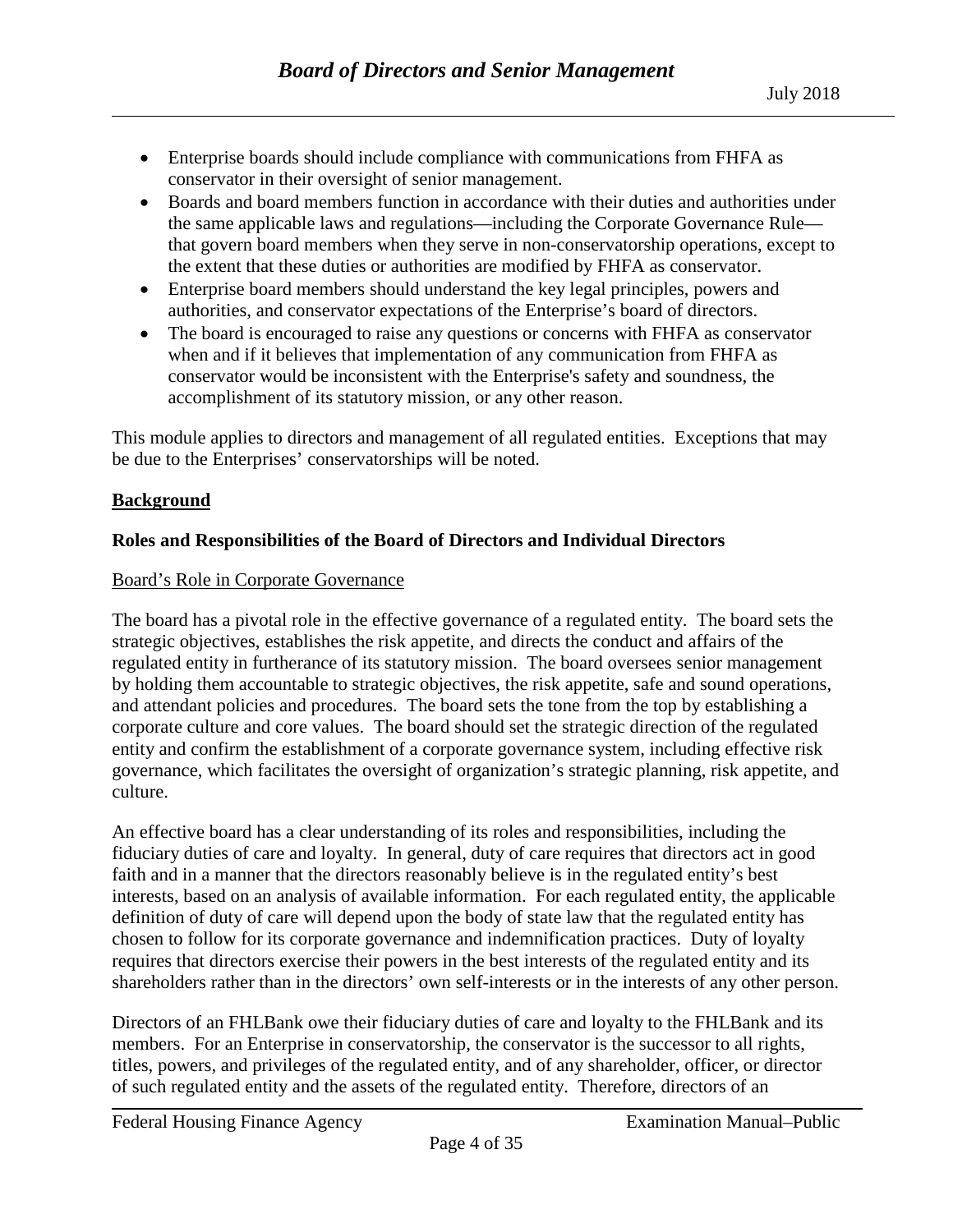Enterprise under conservatorship owe their fiduciary duties of care and loyalty to the conservator.

The board should remain informed of the condition, activities, and operations of the regulated entity. It should collectively have the skills and qualifications, committee structure, communication and reporting systems, and processes necessary to provide effective oversight of the regulated entity. The board should be willing and able to act independently and effectively challenge senior management.

Good corporate governance provides for independent assessments of the quality, accuracy, and effectiveness of the regulated entity's risk management functions; financial reporting; compliance with laws and regulations; and adherence to guidance, policies, and procedures. Independent assurances, most often performed by the regulated entity's audit function, are essential to the board's effective oversight of management. Good corporate governance also includes self-assessments of board effectiveness.

#### <span id="page-4-0"></span>Board's Responsibilities

The key corporate governance responsibilities of the board include the responsibility to:

- 1) Establish the strategic objectives and oversee the strategic planning process and management's implementation of the strategic business plan;
- 2) Approve and review the regulated entity's risk appetite and significant policies;
- 3) Select and oversee a competent senior management team;
- 4) Understand and provide effective oversight of the regulated entity's operations and business environment;
- 5) Establish a corporate culture and set an ethical tone at the top;
- 6) Confirm the proper disclosure of material matters and financial reports; and
- 7) Establish and maintain an appropriate board structure.

## *Establish the strategic objectives and oversee the strategic planning process and management's implementation of the strategic plan*

A strategic business plan defines the regulated entity's long-term goals and its strategy for achieving those goals consistent with its statutory mission. The regulated entity should have a strategic planning process that results in a board-approved, written strategic business plan.

The board is responsible for overseeing the regulated entity's strategic planning process and management's implementation of the strategic business plan. During the planning phase, the board should provide an effective challenge to senior management's assumptions and recommendations. The board should understand the risks associated with the success and failure of the plan. The strategic business plan should articulate measurable goals and objectives, which can guide management's actions and decisions. The use of progress reports assists the board in carefully monitoring and assessing the implementation of the strategic business plan. When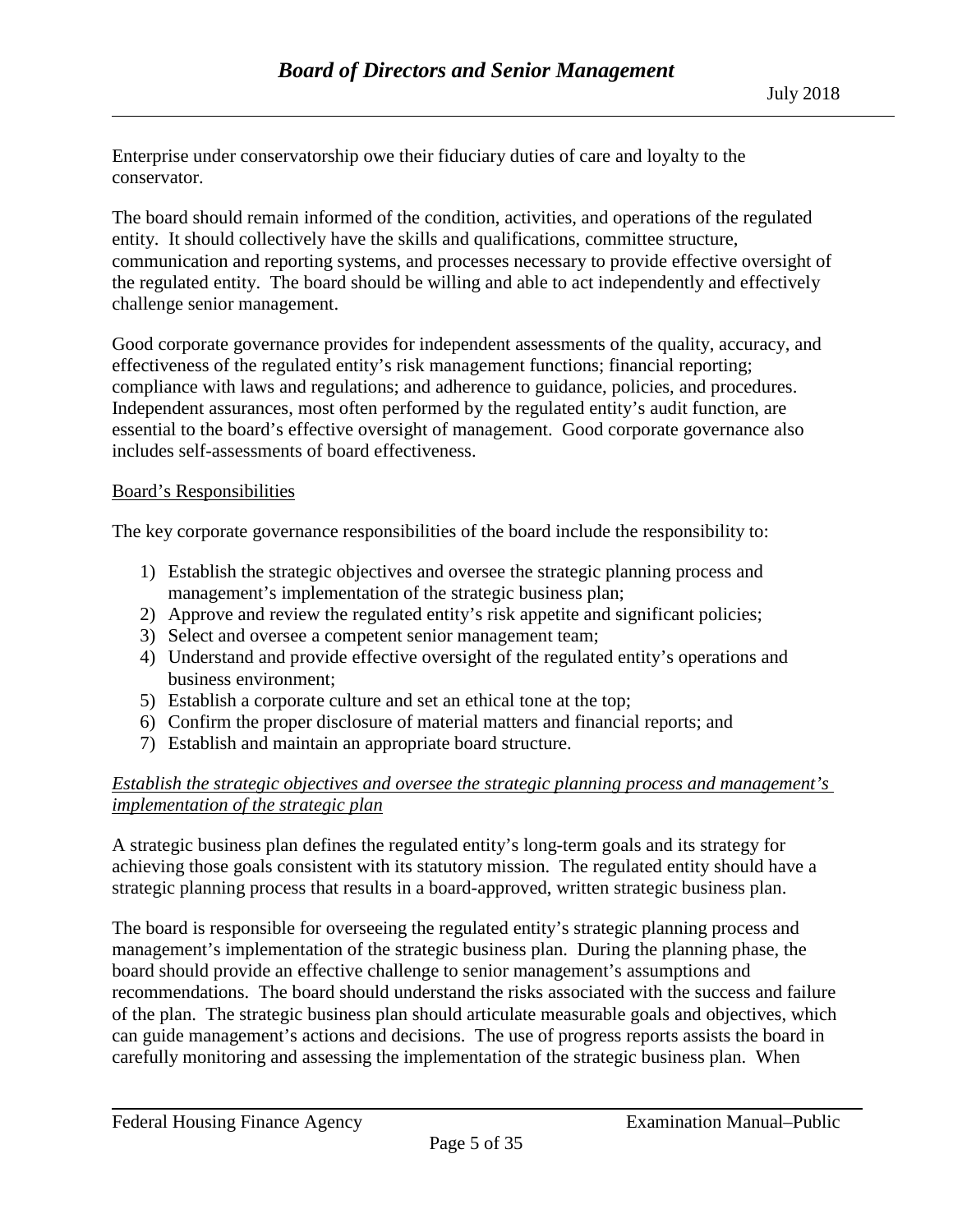necessary, the board should challenge management's decisions, direct corrective actions, or revise the strategy.

For additional guidance about strategic planning, refer to the *Strategic Planning* examination manual module. Specific requirements for FHLBank strategic business plans are in the Corporate Governance Rule at 12 CFR 1239.31, with related guidance in the Division of Bank Regulation (DBR) Advisory Bulletin (AB) 2010-02 Strategic Plans.

#### *Approve and Review Risk Appetite and Significant Policies*

The board approves and periodically reviews a regulated entity's risk appetite and attendant policies. The risk appetite is based upon the regulated entity's financial capacity and risk management systems. A regulated entity should only assume a risk level commensurate with the ability to absorb unforeseen events while still adhering to its statutory mission. Risk systems and risk management capabilities, *i.e.*, enterprise risk management, should be able to identify, assess, monitor, and control assumed risks allowed by the risk appetite. Enterprise risk management ensures alignment of the risk appetite with the regulated entity's strategies and objectives and addresses the regulated entity's exposure to credit risk, market risk, liquidity risk, business risk, and operational risk.

The board must adopt and maintain bylaws that govern the manner in which the regulated entity administers its affairs. The board should also approve significant policies that guide the operation and administration of the regulated entity. The policies should cover all key areas of the regulated entity's operations, and address matters as required by law or regulation. Policies should be consistent with the regulated entity's strategic goals and business plans, risk appetite, and regulatory requirements.

The board should periodically review and approve updates to significant policies. If there are frequent and/or significant exceptions to a policy, then the board should direct senior management to evaluate the cause and take appropriate action, which may include assessing operating procedures, policy requirements, risk appetite levels, or business strategies.

#### *Select and Oversee a Competent Senior Management Team*

One of the most important decisions the board makes is selecting the regulated entity's CEO. The board should be actively engaged in the CEO selection process. The board should specifically define, review, and update as appropriate, the selection criteria for the CEO, including the desired experience, expertise, and personal character. The board should ensure that the CEO has the leadership skills, competencies, and integrity to carry out his or her responsibilities that are consistent with safety and soundness, the regulated entity's statutory mission, the board's corporate culture, and the vision for the regulated entity.

In addition to selecting a qualified CEO, the board is also responsible for overseeing the CEO and other senior management. The board should: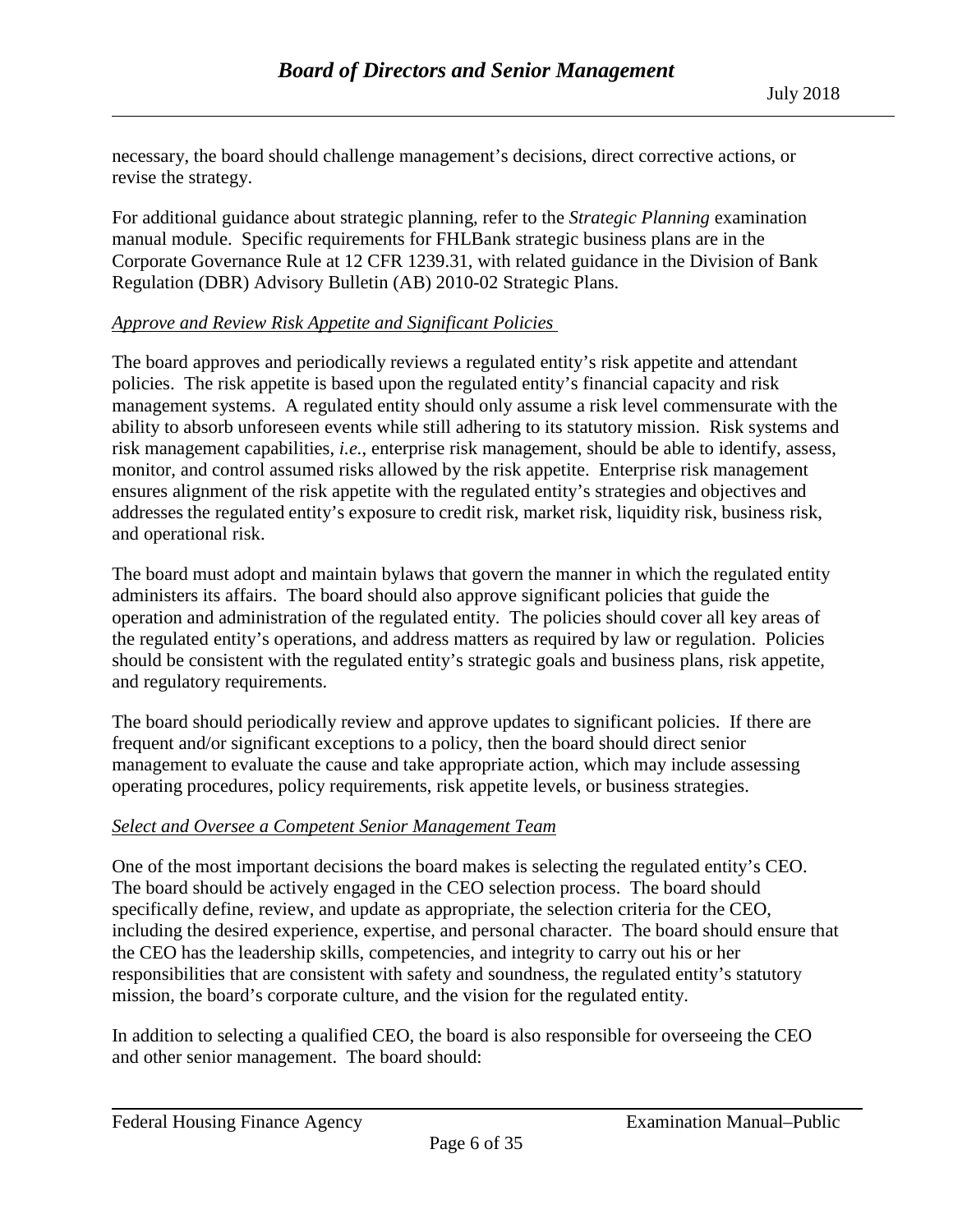- Set formal performance standards for the CEO and senior management consistent with the regulated entity's strategy, risk appetite, financial objectives, culture, risk management practices, and statutory mission;
- Monitor the CEO's performance relative to established performance standards;
- Align compensation with performance and confirm that incentive compensation arrangements do not encourage inappropriate risk taking;
- Oversee the talent management process, which includes maintaining succession plans for key senior management positions;
- Approve diversity policies and strategic plans;
- Meet regularly with senior management and maintain lines of communication;
- Critically review explanations, assumptions, and information provided by senior management;
- Assess whether senior management's knowledge and expertise remain relevant given the nature and complexity of the regulated entity's strategy and risk profile; and
- Take decisive action to address problems or concerns with CEO or senior management performance or misconduct.

For a regulated entity in conservatorship, FHFA as conservator may, at its discretion, operate the regulated entity with all the powers of the shareholders, the directors, and the officers of the regulated entity and conduct all business of the regulated entity. This could include selection of, or participation in the selection of, the CEO and other members of the senior management team.

## *Understand and Provide Effective Oversight of the Regulated Entity's Operations and Business Environment*

Qualified and actively involved directors who exercise independent judgment, challenge senior management when appropriate, and hold senior management accountable are key to effective board oversight. Board oversight is critical to maintain the regulated entity's operations in a safe and sound manner; to supervise senior management; to confirm compliance with laws and regulations; and to confirm adherence to guidance, policies, and procedures. To fulfill its responsibilities, the board relies on senior management to implement key decisions, and on management to carry out the regulated entity's day-to-day activities. The board also relies on senior management to provide sound recommendations on organizational strategies and objectives, corporate structure, and significant policies. The board also expects senior management to ensure reports for the board contain accurate and timely information about the regulated entity's risks and financial performance.

Effective oversight involves the board developing and maintaining an understanding of the regulated entity's operations and business environment. Boards accomplish this through remaining informed about:

- Current and emerging risks in the regulated entity's operating environment;
- Significant laws and regulations applicable to the regulated entity's activities;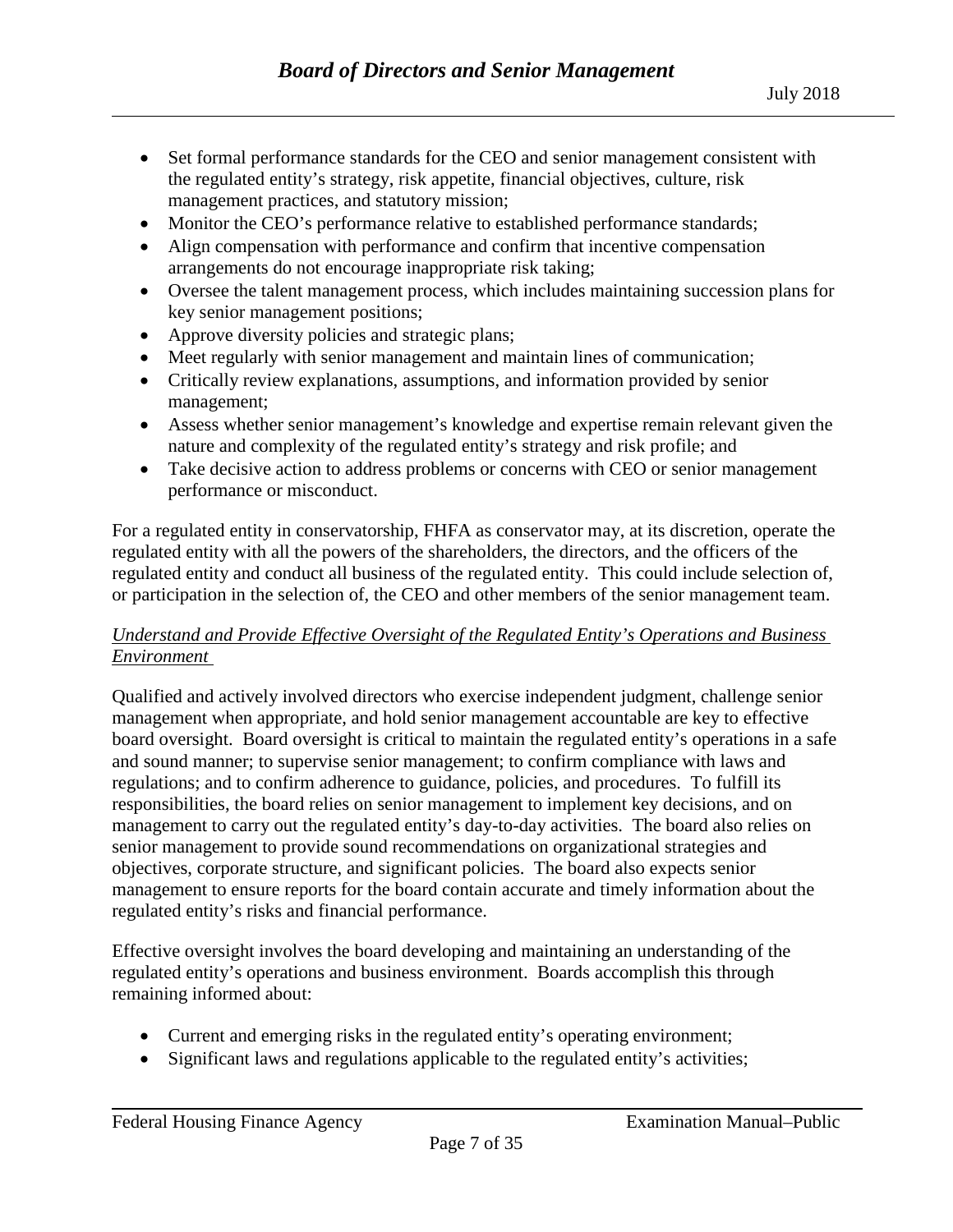- Material risks and the suitability of the risk management system given the regulated entity's size, complexity, third-party relationships, and activities;
- The regulated entity's business performance, financial reporting, and disclosures; and
- The status of the regulated entity's statutory mission-related goals or obligations.

## *Establish a Corporate Culture and Set an Ethical Tone at the Top*

Corporate culture refers to the norms and values that drive behaviors within an organization. The corporate culture at a regulated entity should support the regulated entity's statutory mission and should not condone or encourage imprudent risk taking, unethical behavior, or the circumvention of laws, regulations, or safe and sound practices, policies, or procedures in pursuit of profits or business objectives. An ethical corporate culture holds employees accountable. Corporate culture starts with the board, which is responsible for setting a tone at the top and overseeing senior management's role in fostering and maintaining ethical behaviors. To promote a good corporate culture, the board should:

- Set the expectations for desired behaviors, convey the expectations, and confirm those behaviors are linked to performance reviews and compensation practices; and
- Promote clear lines of authority and accountability.

In addition, the board should confirm that senior management:

- Communicates regularly with employees and provides training regarding risk management practices and standards of conduct;
- Provides employees with outlets (such as a whistleblower hotline) to report illegal or unethical activities, or violations of laws, regulations, or regulated entity policies; and
- Reports and escalates material risk issues, suspected fraud, and illegal or unethical activities to the board and other authorities as required.

The board should confirm that the regulated entity establishes and administers a written code of conduct (code) that is reasonably designed to assure that directors, senior management, and employees discharge their duties and responsibilities in an objective and impartial manner. The code should address conflicts of interest; confidentiality; use of regulated entity property for personal gain; fair dealing; protection of regulated entity assets; compliance with laws, rules, and regulations; and encourage the reporting of any illegal or unethical behavior. The code should also include provisions that are reasonably designed to promote proper, accurate, and understandable public disclosures and other communications on the regulated entity's financial condition.

For additional guidance about conflict of interest policies at an FHLBank, refer to AB 2001-04 Conflicts of Interest.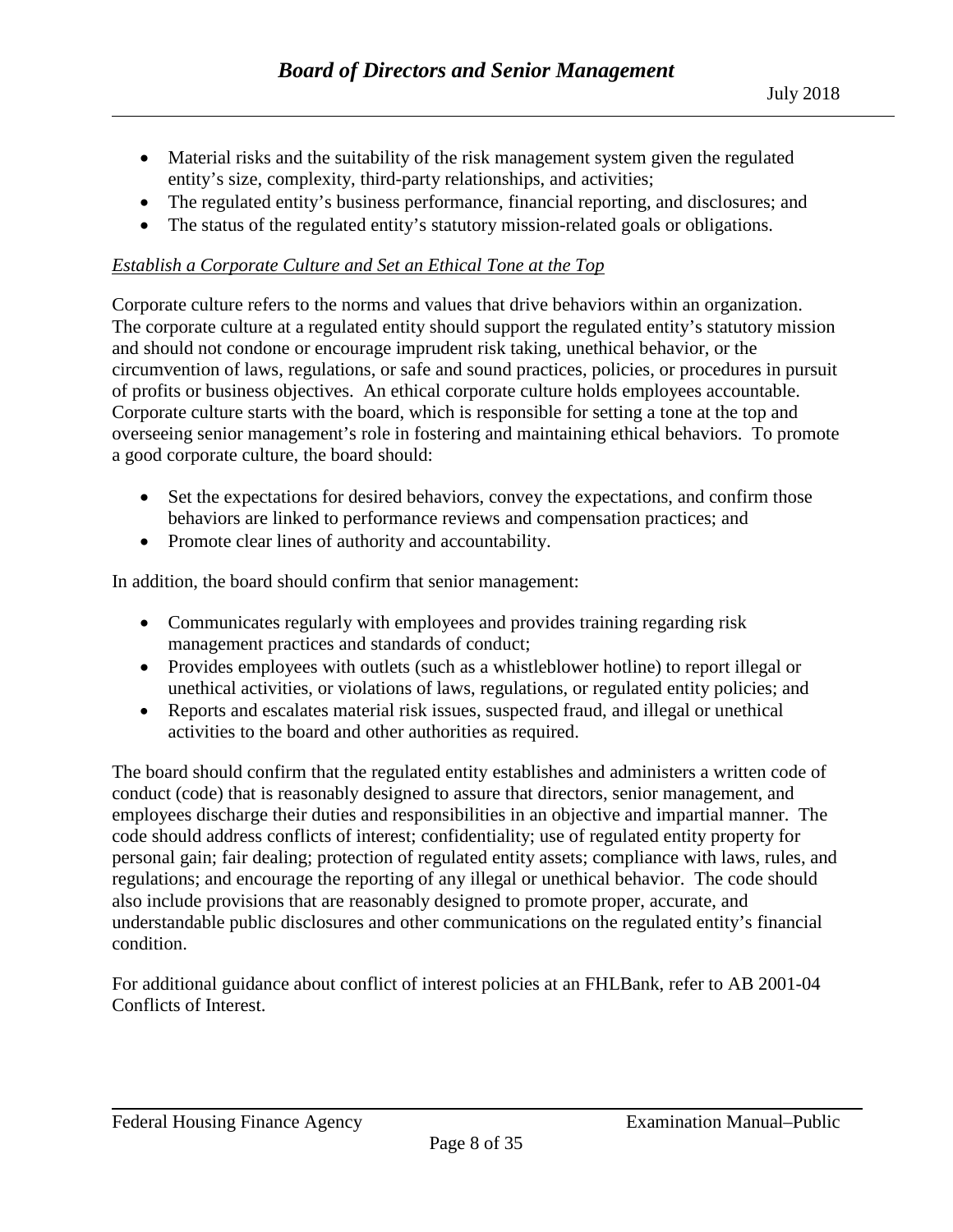## *Confirm the Proper Disclosure of Material Matters and Financial Reports*

The board should confirm that the regulated entity properly discloses material matters in a timely and accurate manner to shareholders, members, and the public. Where required by the federal securities laws, disclosures must include information that is prepared in accordance with Generally Accepted Accounting Principles (GAAP). Material matters include the regulated entity's financial condition, performance, ownership and voting rights, board and senior management compensation, governance structures, significant policies, and matters required by federal securities laws.

The board should confirm that financial reports and disclosures prepared for shareholders or members and for FHFA are transparent, accurate, timely, and complete. The board should also confirm that any filings or disclosures required by the federal securities laws comply with those laws. The board should oversee the design, implementation, and monitoring of the regulated entity's risk management and internal control over financial reporting.

For additional guidance about financial reports, refer to the *Financial Reporting* and the *Internal and External Audit* examination manual modules.

## *Establish and Maintain an Appropriate Board Structure*

## *Board Composition, Qualifications, and Selection*

Board composition should facilitate effective oversight. The ideal board is diverse and is composed of individuals with a mix of knowledge and expertise in line with the regulated entity's size, strategy, risk profile, and complexity. The board and its directors must meet statutory and regulatory requirements. Although the qualifications of individual directors will vary, collectively the directors should possess the expertise, experience, and perspectives necessary to effectively oversee the regulated entity.

To fill board vacancies, the board should establish and document a process to identify, assess, and select director candidates.<sup>[3](#page-8-0)</sup> Diversity among directors is an important attribute of an

 $\overline{a}$ 

<span id="page-8-0"></span><sup>&</sup>lt;sup>3</sup> For vacancies on the board of directors of the FHLBanks, the board of each FHLBank is required to fill the vacancy only with a person who is eligible to hold the particular vacant directorship, i.e., in the case of a member directorship, a person who is an officer or director of a member located in the same state as the departed director, who may serve only for the remainder of the unexpired term. 12 USC 1427(f). Another regulation, 12 CFR 1261.9, Federal Home Loan Bank Boards of Directors: Eligibility and Elections, speaks to the election of directors by the FHLBank's members, and imposes limitations on the extent to which an FHLBank's board and its individual directors may support the nomination or election of any individual as a member director and from taking any action to influence the voting with respect to any member director or independent director candidate. That provision, however, permits an FHLBank's board of directors to conduct an annual assessment of the skills and experience possessed by the board as a whole to determine whether the capabilities of the board would be enhanced through the addition of individuals with particular skills and experience. If the board determines that the FHLBank could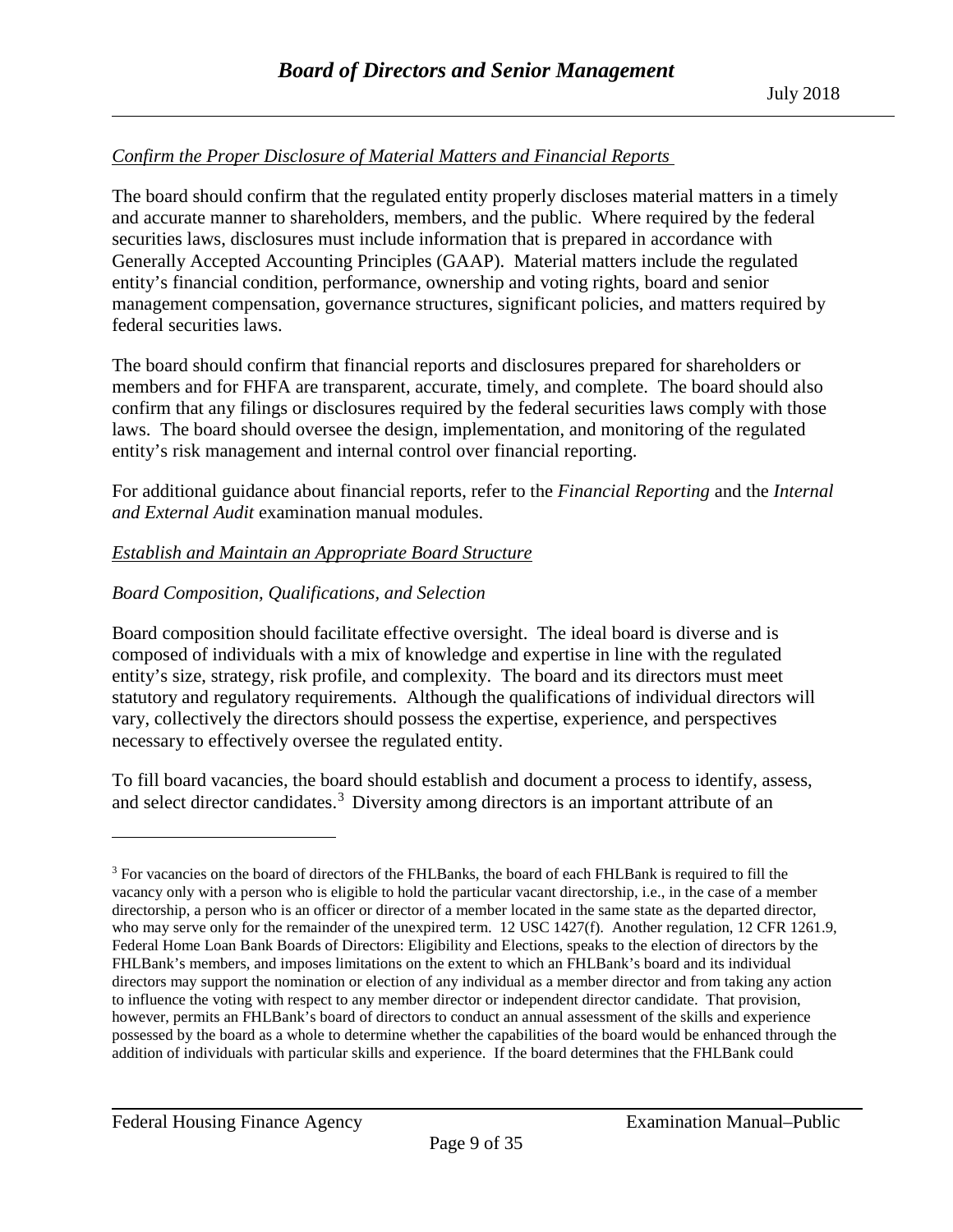effective board. The board should actively seek a pool of candidates that includes a range of gender, minority, and disability classifications.

The board should consider whether the director candidate has the necessary knowledge, skills, and experience in light of the regulated entity's business and its risks, as well as sufficient time to effectively carry out his or her responsibilities.<sup>[4](#page-9-0)</sup> The director candidate should have a record of integrity in personal and professional dealings and a good reputation. The director candidate should also have a willingness to place the interests of the regulated entity above any conflicting self-interest, consistent with the expected duty of loyalty. Accordingly, the director candidate should disclose any relationships or potential conflicts of interest that the candidate or any of his or her related interests has with the regulated entity.

Specific requirements for Enterprise directors are in the Corporate Governance Rule at 12 CFR 1239.20. Specific requirements for FHLBank directors are at 12 U.S.C. 1427, and at 12 CFR 1261.2 –1261.16, Federal Home Loan Bank Directors. Additional requirements for nominating regulated entity directors are in the Minority and Women Inclusion Rule at 12 CFR 1223.21(b)(7).

## *Board Chair*

 $\overline{a}$ 

The board chair plays a crucial leadership role in board conduct and operations. The board chair should be a respected and trusted board member, and have relevant leadership and communication skills. The board chair should promote candid dialogue among board members and encourage critical discussion and expression of dissenting views. The board chair should strive to promote a well-functioning, informed, independent, and deliberative decision-making process.

benefit by the addition to the board of individuals with particular qualifications, it may identify those qualifications and so inform the members as part of its announcement of elections. As provided in 12 CFR 1223.21(b)(7), Minority and Women Inclusion Rule, an FHLBank's board may also encourage the consideration of diversity in nominating or soliciting nominees for board positions.

<span id="page-9-0"></span><sup>4</sup> While an FHLBank's board is responsible for nominating independent director candidates, and thus can evaluate their knowledge, skills, or experience, the FHLBank's board has no involvement in the nomination of member director candidates for those attributes. The legal authority to nominate member director candidates of an FHLBank is vested solely in the FHLBank's member institutions, and an FHLBank's board may decline to place a nominee's name on the ballot only if the nominee does not meet the statutory and regulatory eligibility requirements for a member director, which are set forth at 12 USC 1427 and at 12 CFR 1261.5, Federal Home Loan Bank Boards of Directors: Eligibility and Elections. Those eligibility requirements include no prerequisites as to knowledge, skills, or experience. In contrast, an FHLBank's board does have the legal authority to nominate independent director candidates, who must meet the qualifications as to knowledge, skills, and experience set forth at 12 USC 1427(a) and at 12 CFR 1261.7(e).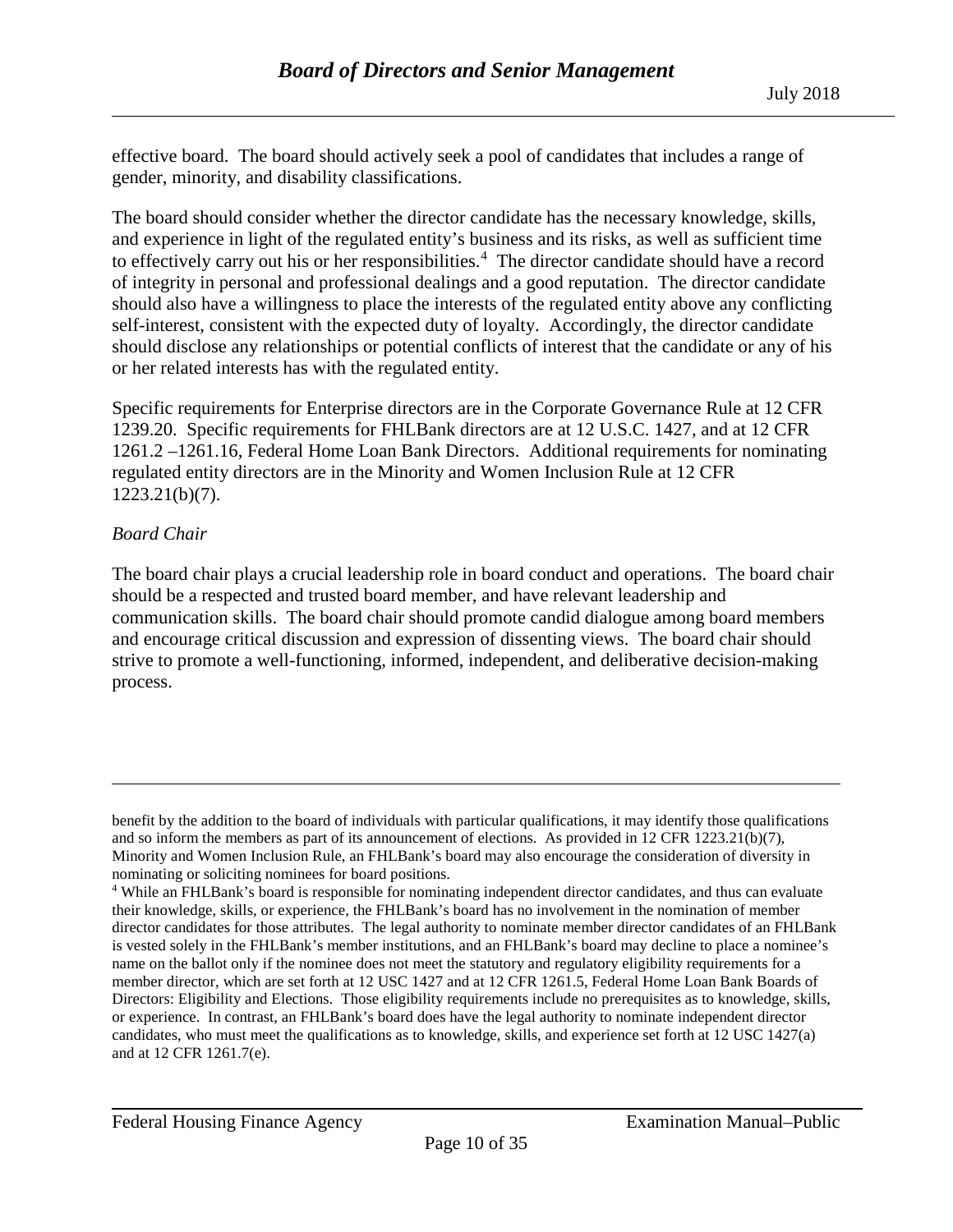## *Board Committees*

Board committees help the board execute its oversight duties and responsibilities. Delegating work to a committee can enhance board effectiveness by enabling the board, through its committees, to cover a wide range of issues with greater depth of analysis.

Committees allow the directors to better focus their time and attention on areas or subject matters on which they can lend their specific expertise. Committee meetings can encourage directors to thoroughly consider issues, promote more detailed discussions than would be appropriate in a full board meeting, and gain better insight into the regulated entity's activities.

The board of directors may establish committees to aid it in carrying out its responsibilities, and is required to have the committees described below. Each committee must have a written charter, approved by the full board, which outlines the committee's powers and responsibilities, its structure, processes, and membership requirements. FHFA regulations require each committee to meet regularly, and with frequency of meetings sufficient to carry out the committee's obligations and duties. In addition to regularly scheduled meetings, committees may meet more frequently in light of relevant conditions and circumstances to fulfill their obligations and duties. Committee charters may also include requirements for meeting conduct, attendance, minutes, use of consultants, and an annual performance evaluation of the committee.

If possible, directors should be assigned to committees that align with their skills and experience. Committee assignments should be balanced with individual director's time commitments and should avoid overburdening any single director. Periodically rotating committee membership may help to achieve optimal objectivity, but frequent rotation can sometimes adversely affect the knowledge base and effectiveness of a committee. The board should find the right balance between maintaining institutional knowledge and gaining new perspectives.

In general, attendance at committee meetings should be limited to the members of the committee, in order to promote maximum effectiveness and dialogue among committee members. Though other directors not serving on the committee may occasionally observe a specific committee's meetings, such as for training purposes, regular attendance by board members that are not committee members may adversely affect the committee's effectiveness.

While the board is responsible for determining the committees it needs to effectively govern the regulated entity, the Corporate Governance Rule, at 12 CFR 1239.5(b), requires each regulated entity to have at least the following four committees, however styled: audit, risk management, compensation, and corporate governance.

## A. Audit Committee

The audit committee should oversee the regulated entity's audit program to ensure it is sufficiently robust to identify, test, and report on the key risks of the regulated entity. According to the Corporate Governance Rule, the audit committee must not be combined with any other committee. The main areas of responsibility of the audit committee are to: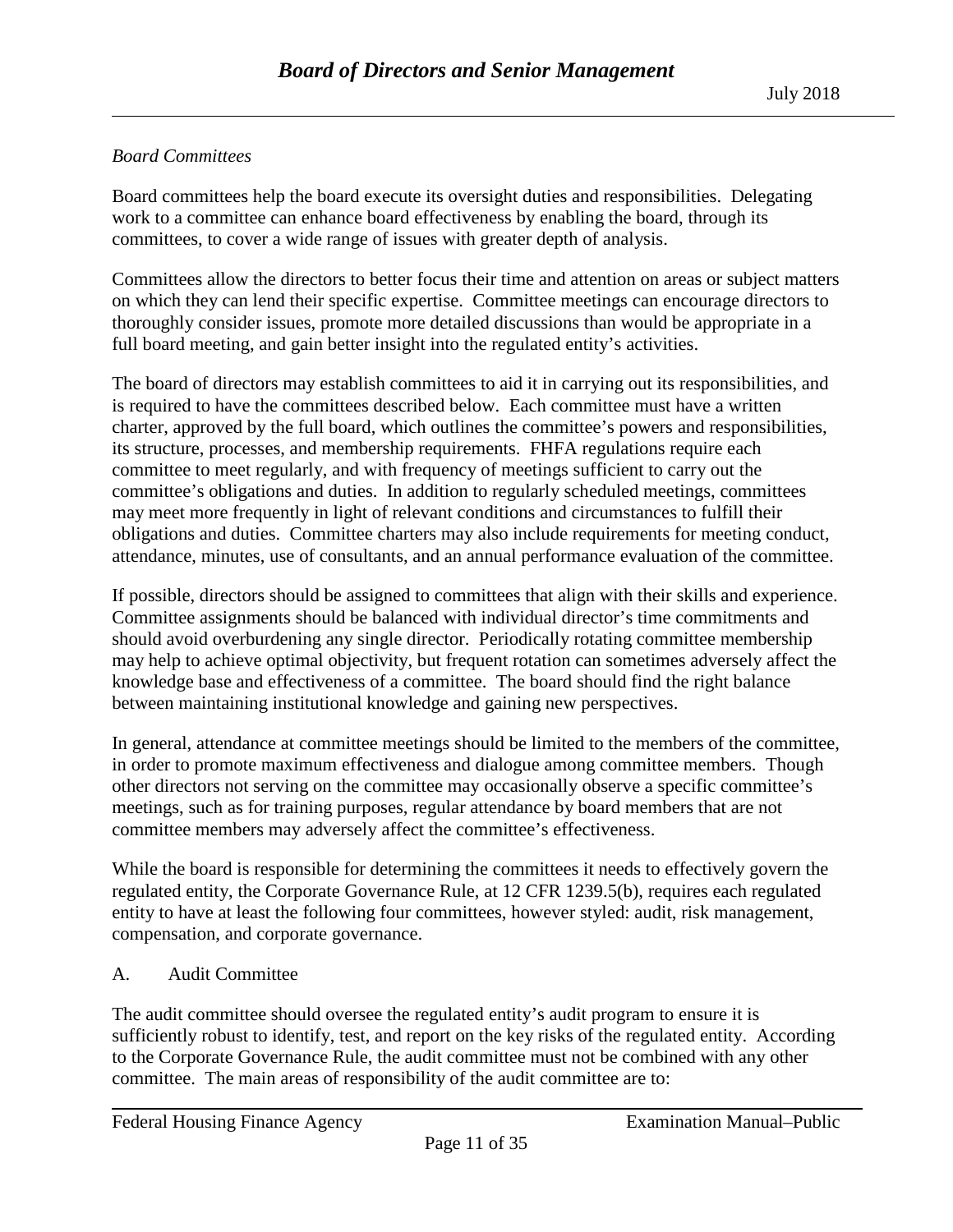- Carry out the appointment and termination, set the compensation, and assess the performance of the chief audit executive;
- Ensure that senior management establishes and maintains adequate and effective internal control systems and processes;
- Work with internal and external auditors to ensure that the regulated entity has comprehensive audit coverage for the risks posed by its current and planned activities;
- Establish schedules and agendas for regular meetings with internal and external auditors;
- Provide oversight over the appointment, retention, and performance of external auditors;
- Approve the external auditor's engagement letter;
- Monitor the financial reporting process and oversee the regulated entity's accounting policies and practices, including accounting estimates and financial reporting judgments;
- Review and approve financial statement and material non-financial statement disclosures;
- Ensure the establishment and maintenance of whistle-blower procedures for employees;
- Monitor, track, and hold senior management accountable for addressing deficiencies identified by auditors or regulators; and
- Evaluate its performance at least annually.

For additional guidance about audit committees, refer to AB 2016-05 *Internal Audit Governance and Function* and the *Internal and External Audit* examination manual module. Specific requirements for FHLBank audit committees are in the Corporate Governance Rule at 12 CFR 1239.32. FHFA regulations separately provide that all Enterprise committees are to comply with the charter, independence, composition, expertise, duties, responsibilities and other requirements set forth in the rules of the New York Stock Exchange, as well as with Section 301 of the Sarbanes-Oxley Act. *See* 12 CFR 1239.5(b). Thus, those provisions would apply to the audit committees of each Enterprise.

#### B. Risk Management Committee

The risk management committee's primary responsibility is risk management oversight. Section 12 CFR 1239.11 of the Corporate Governance Rule requires that the risk management committee must include at least one member with risk management experience commensurate with the regulated entity's size, complexity, and risk profile. The committee must also include members that have (or acquire within a reasonable time of being appointed to the committee) a practical understanding of risk management principles and practices relevant to the regulated entity. The risk management committee must not be combined with any other committee. As with all other committees, the risk management committee's roles and responsibilities must be explicitly defined in the committee's charter. Under 12 CFR 1239.11(b)(2), (c), the risk management committee must:

• Periodically review and recommend for board approval an enterprise risk management program that is commensurate with the regulated entity's capital structure, risk appetite, complexity, third-party relationships, activities, size, and other applicable risk-related factors. For regulated entities in conservatorship, the risk management program must also comply with any direction received from the conservator;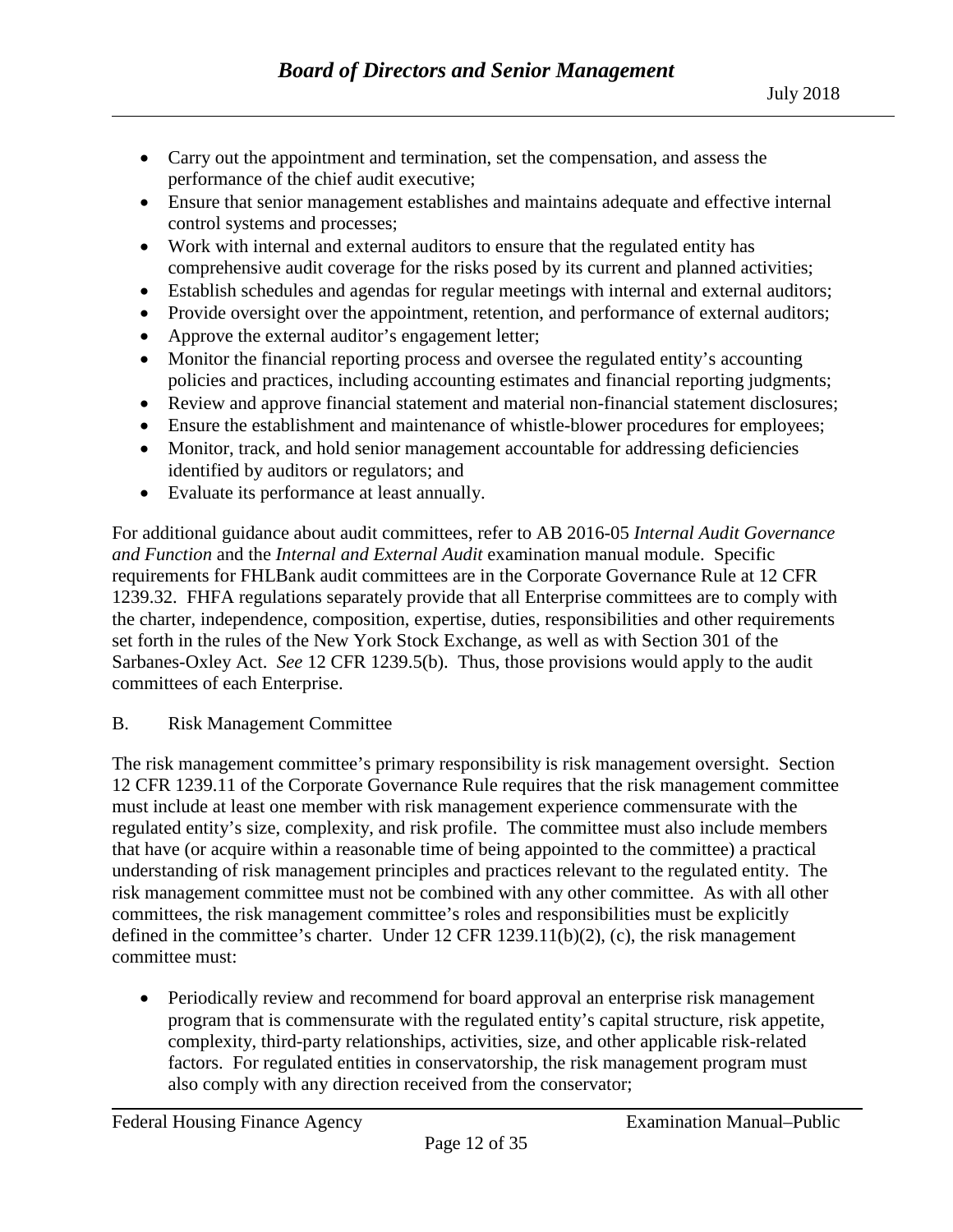- Receive, review, and assess regular reports from the CRO;
- Review the effectiveness and adequacy of resources allocated to enterprise risk management; and
- Oversee and direct the work of the CRO.

In addition, the risk management committee should:

- Recommend any appropriate revisions to the regulated entity's board-approved risk appetite;
- Confirm that the regulated entity's risk appetite aligns with its strategies and objectives;
- Ensure that the risk management program addresses the regulated entity's exposure to credit risk, market risk, liquidity risk, business risk, and operational risk;
- Review and approve risk limits;
- Ensure the regulated entity has policies and procedures for risk governance, risk management practices, and the risk control infrastructure;
- Work with senior management to establish processes for identifying and reporting risks;
- Regularly discuss the regulated entity's material risks in aggregate and by risk type;
- Regularly discuss the effect of the risks to capital, earnings, and liquidity under normal and stressed conditions;
- Ensure the independence of risk management functions; and
- Ensure effective and timely escalation of material issues to the board and hold senior management accountable for timely and appropriate corrective action.

#### C. Compensation Committee

The compensation committee oversees compensation arrangements and should provide periodic reports to the full board on compensation and benefits matters. For the Enterprises in conservatorship, compensation and benefit arrangements are subject to approval by the conservator. The committee should work closely with the board's risk and audit committees to confirm that compensation committee decisions regarding executive compensation and employee compensation plans align with the regulated entity's strategic objectives and risk appetite, and balance risk and reward. The committee also should safeguard against payment of compensation, fees, and benefits that are excessive or that could lead to material financial loss to the regulated entity. In fulfilling its responsibilities, the committee should have an understanding of the regulated entity's compensation and benefits arrangements, including:

- The use of performance measures that are based on industry peer performance comparisons;
- The relationship between the regulated entity's compensation arrangements and the risks or behaviors that the arrangements may motivate;
- Whether compensation arrangements are designed to promote long-term shareholder or member value and discourage excessive risk taking; and
- The legal and regulatory requirements governing executive compensation arrangements.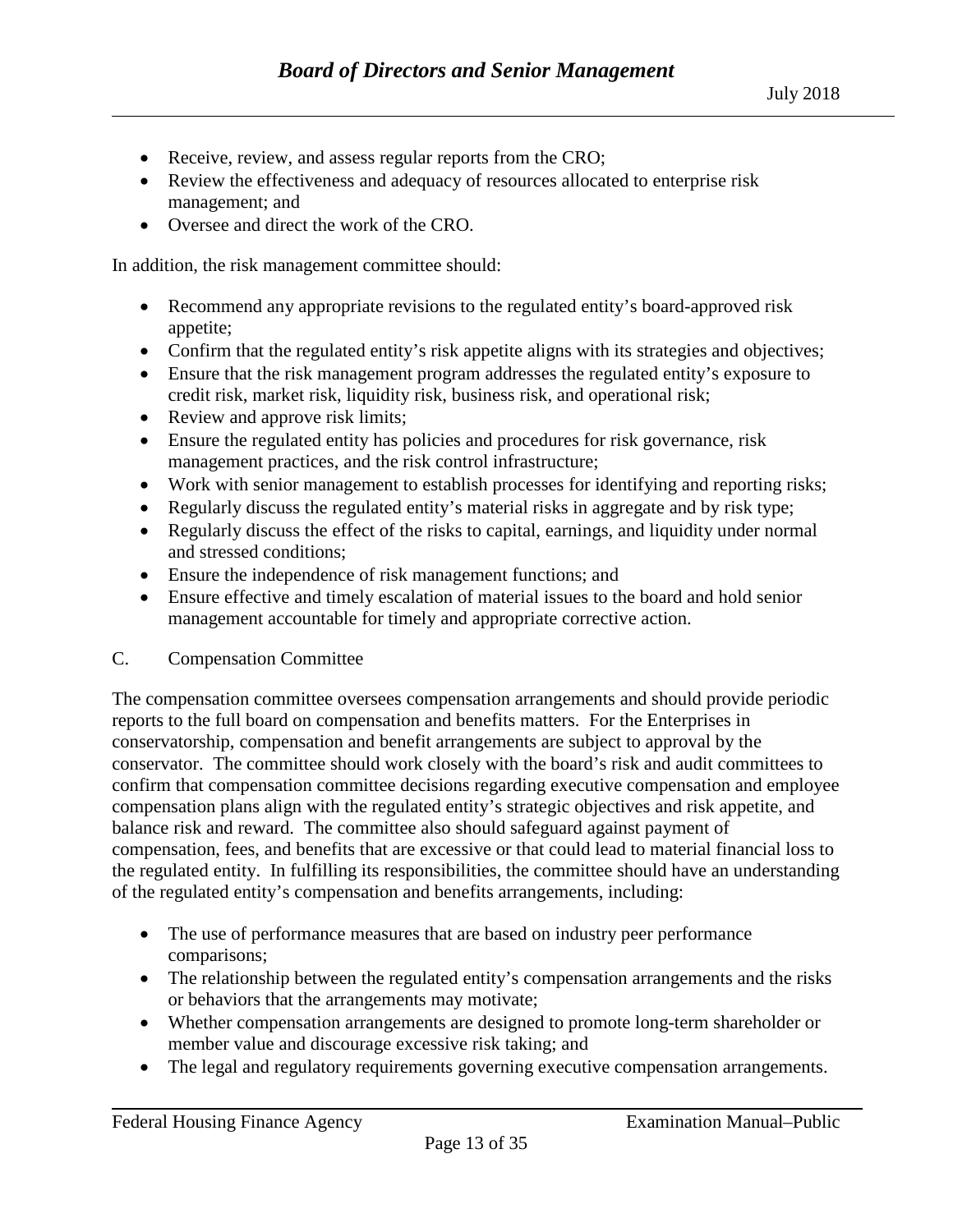The committee should also review and recommend compensation for directors, including the board and board committee fee structure. Director compensation should be competitive and sufficient to attract and retain qualified individuals, should align with regulatory requirements and industry standards, and should be commensurate with an individual director's responsibilities.

Specific requirements for senior management compensation are at 12 CFR 1230 Executive Compensation. Specific requirements for Enterprise directors' compensation are in the Corporate Governance Rule at 12 CFR 1239.21. Specific requirements for FHLBank directors' compensation are at 12 CFR 1261.20–1261.24, Federal Home Loan Bank Directors.

D. Corporate Governance Committee

The regulated entity corporate governance committee is responsible for overseeing corporate governance practices related to board composition and independence. An FHLBank corporate governance committee assists the full board of directors in identifying and vetting nominees for independent directorship positions; member directors are nominated by the members. An Enterprise corporate governance committee is responsible for recommending the nomination of all board of director candidates. The composition of the board for an Enterprise in conservatorship is subject to review and approval by the conservator.

As part of its director nomination process, the corporate governance committee should verify that nominees for whom it is responsible meet qualification and independence requirements. The committee should further assess the contributions of current directors in connection with their renomination. The committee should help ensure that the board reflects a diverse mix of talent, expertise, and perspectives relevant to the regulated entity's needs.

Other responsibilities of the corporate governance committee are to:

- Oversee the evaluation of board performance and individual director contributions;
- Conduct an evaluation of its own performance;
- Assist other board committees with their self-assessments;
- Establish procedures for the retirement or replacement of directors;
- Assess the reporting channels and mechanisms through which the board receives information and the quality and timeliness of the information; and
- Oversee director education and training.

Additional specific qualifications for FHLBank directors are in the FHLBank Act at 12 U.S.C. 1427, and in the regulations governing eligibility and election of FHLBank directors at 12 CFR 1261.2–1261.15.

#### *Senior Management and Staff Access*

Directors should have full access to all employees, particularly to senior management. Staff may be required to provide services related to regulated entity governance and report directly to the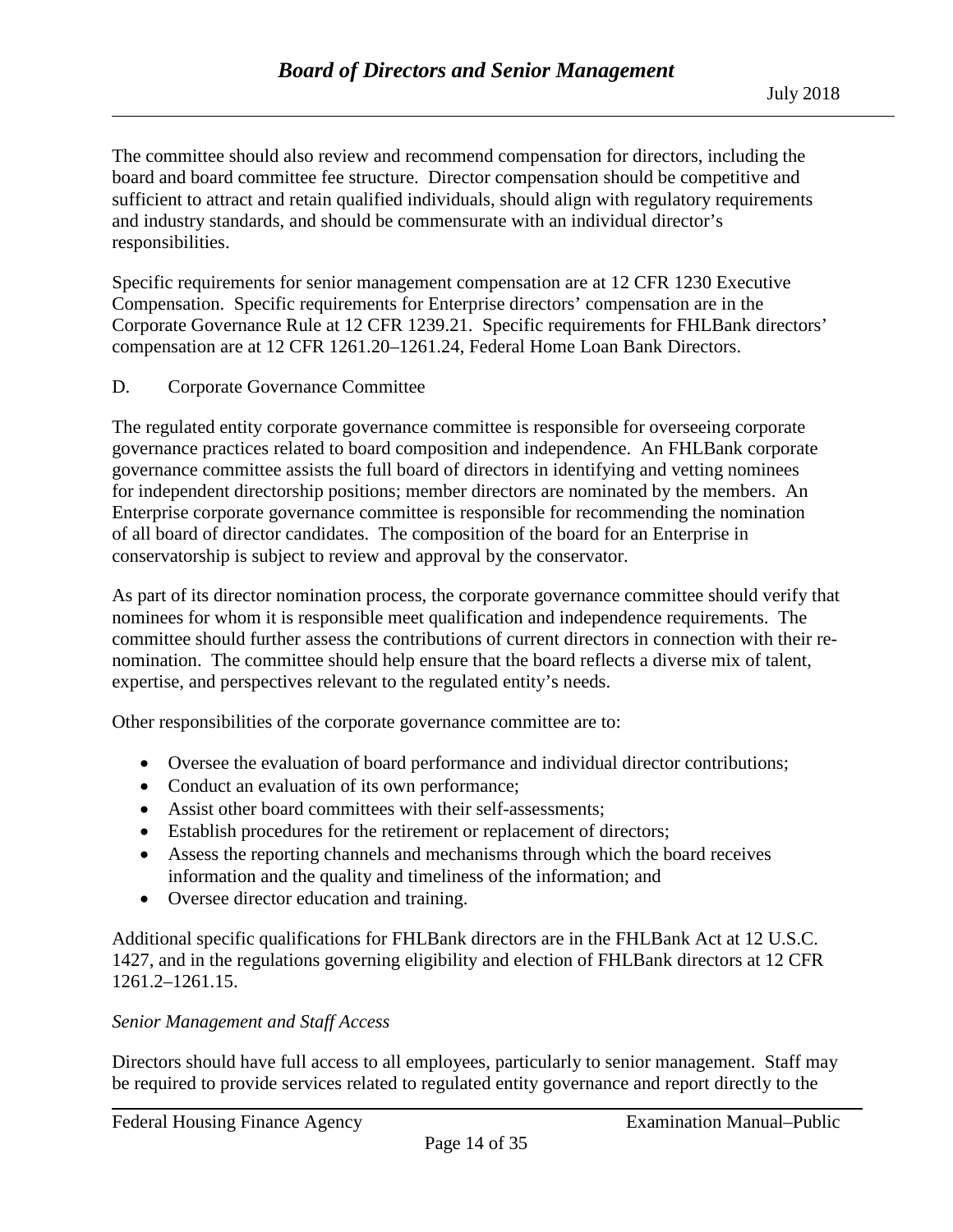board or a board committee. The board's direct interaction with key employees can balance viewpoints and help ensure that information going to the board includes a full spectrum of risks. Direct interaction also can help directors oversee succession planning. In addition, direct interaction allows board members to assess how the corporate culture has been implemented throughout the regulated entity.

#### *Outside Consultants*

From time to time, the board may need to seek advice from outside consultants. For example, there may be technical or legal aspects of the regulated entity's business—such as accounting matters or compensation—where additional expert advice would be useful.

Although qualified consultants can provide expertise and counsel, the board should confirm that no conflicts of interest exist between the regulated entity or members of the board and the consultants so that the board receives objective and independent advice.

## *Board Meeting Minutes and Materials*

Minutes of board and board committee meetings are essential parts of the regulated entity's records. Meeting minutes should be complete and accurate. Minutes should document the review and discussion of material items on the agenda, any actions taken, follow-up items to be addressed at subsequent meetings, and any other issues that may arise (including approval of previous meeting minutes and board-approved policies).

Minutes should be prepared timely and should reflect the attendance of each director, other attendees, and directors' votes or abstentions. The minutes should include all materials distributed to the board for informational, oversight, or monitoring purposes. These materials should be accurate and clear.

Board minutes should include sufficient information to reflect that directors were fully informed about the relevant facts, deliberated the issues, provided effective challenges when necessary, and made decisions consistent with the board's duties of loyalty and care.

Each director should have the opportunity to review and, if appropriate, suggest clarification and correction of the minutes before the board or committee approves them. In addition, the full board should receive minutes from the meetings of board committees.

For additional guidance about FHLBank board minutes, refer to AB 2004-02 *Board Minutes.*

## *Director Orientation and Training*

The board should provide an orientation program for new directors. The program should explain:

• The regulated entity's statutory mission, organizational structure, corporate culture, operations, strategic plans, risk appetite, risk exposures, and significant issues;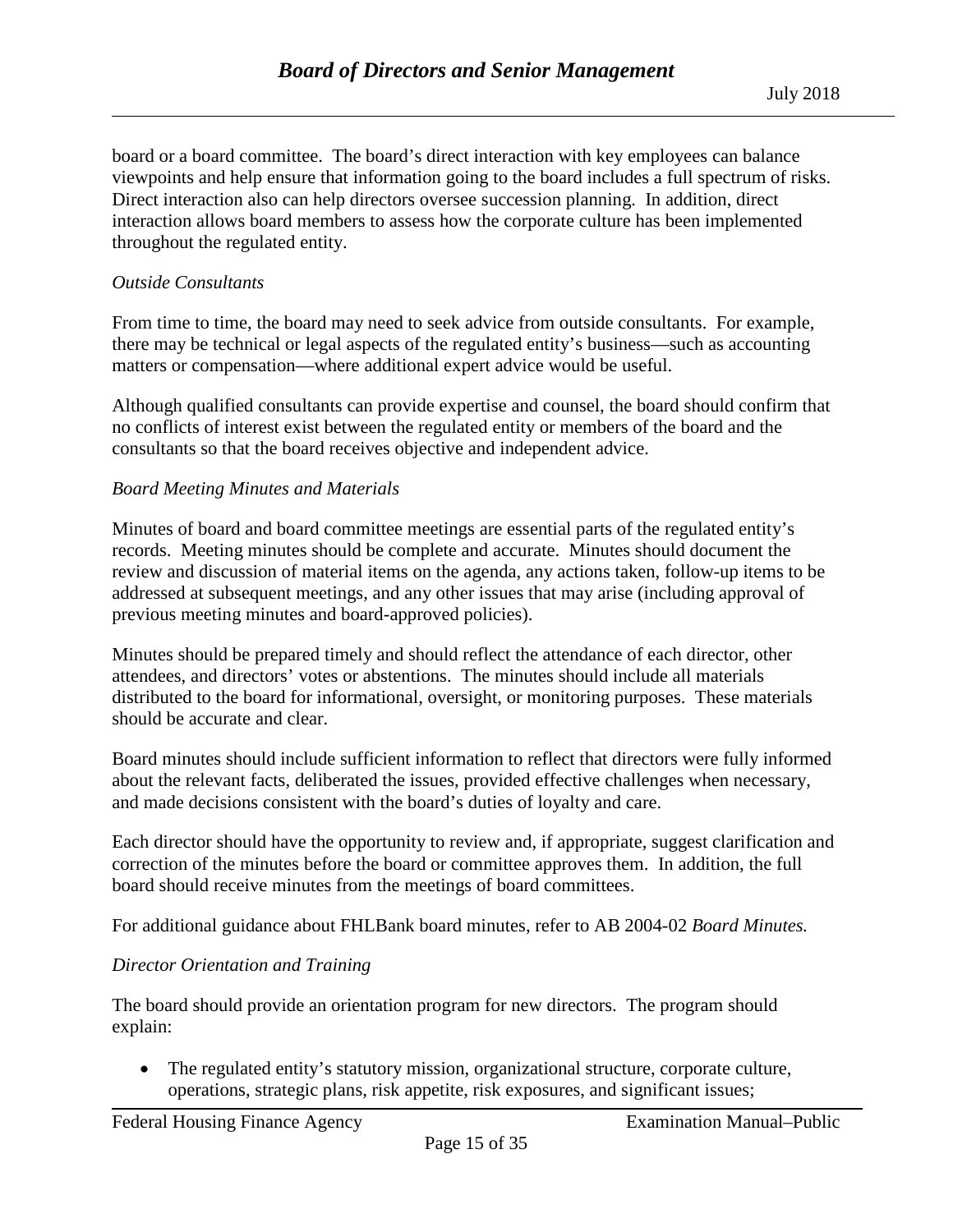- The importance of regulatory requirements;
- The individual and collective roles and responsibilities of board members, the roles of the various board committees, and the roles and responsibilities of senior management; and
- For regulated entities in conservatorship, the role of corporate governance in conservatorship, as well as the powers and authorities of the conservator.

Directors should understand their roles and responsibilities and pursue training to deepen their knowledge of the regulated entity's business, operations, risks, and management. The board should periodically assess its skills and competencies relative to the regulated entity's size and complexity, identify gaps, and take appropriate actions to address any gaps. Management can help the board develop an ongoing education and training program to keep directors informed and current on general industry trends and regulatory developments.

## *Board Tenure*

A tenure policy can provide a road map for the board's natural evolution and create a structured process to obtain fresh ideas and promote critical thinking from new directors. A tenure policy protects against the board losing objectivity. Any such policy for the FHLBanks must be consistent with statutory requirements for both member and independent directors, which authorize FHLBank members – and not the FHLBanks themselves – to nominate and elect member directors, and which authorize FHLBank members to elect the independent directors. Statutory term limits apply to both member and independent directors of an FHLBank, and provide that a person may be elected to no more than three consecutive full four-year terms of office.

Specific requirements for Enterprise director terms are in the Corporate Governance Rule at 12 CFR 1239.20(a)(1) and for FHLBank director terms in the FHLBank Act at 12 U.S.C. 1427(d).

#### *Board Self-assessments*

A self-assessment evaluates the board's effectiveness and functionality, committee operations, and directors' skills and expertise. Boards should periodically undertake some form of selfassessment which can be valuable in improving the board's overall performance. Further, by acknowledging that the board holds itself responsible for its performance, self-assessments help affirm the "tone at the top."

Self-assessments may take the form of questionnaires to all directors, a group self-assessment, formal interviews with each director, peer evaluations, or a combination of these methods. The board may use an independent third party to administer the self-assessments and provide feedback to the directors.

A board self-assessment addresses the board's structure, activities, and oversight, such as:

- Director qualifications;
- Level of director participation;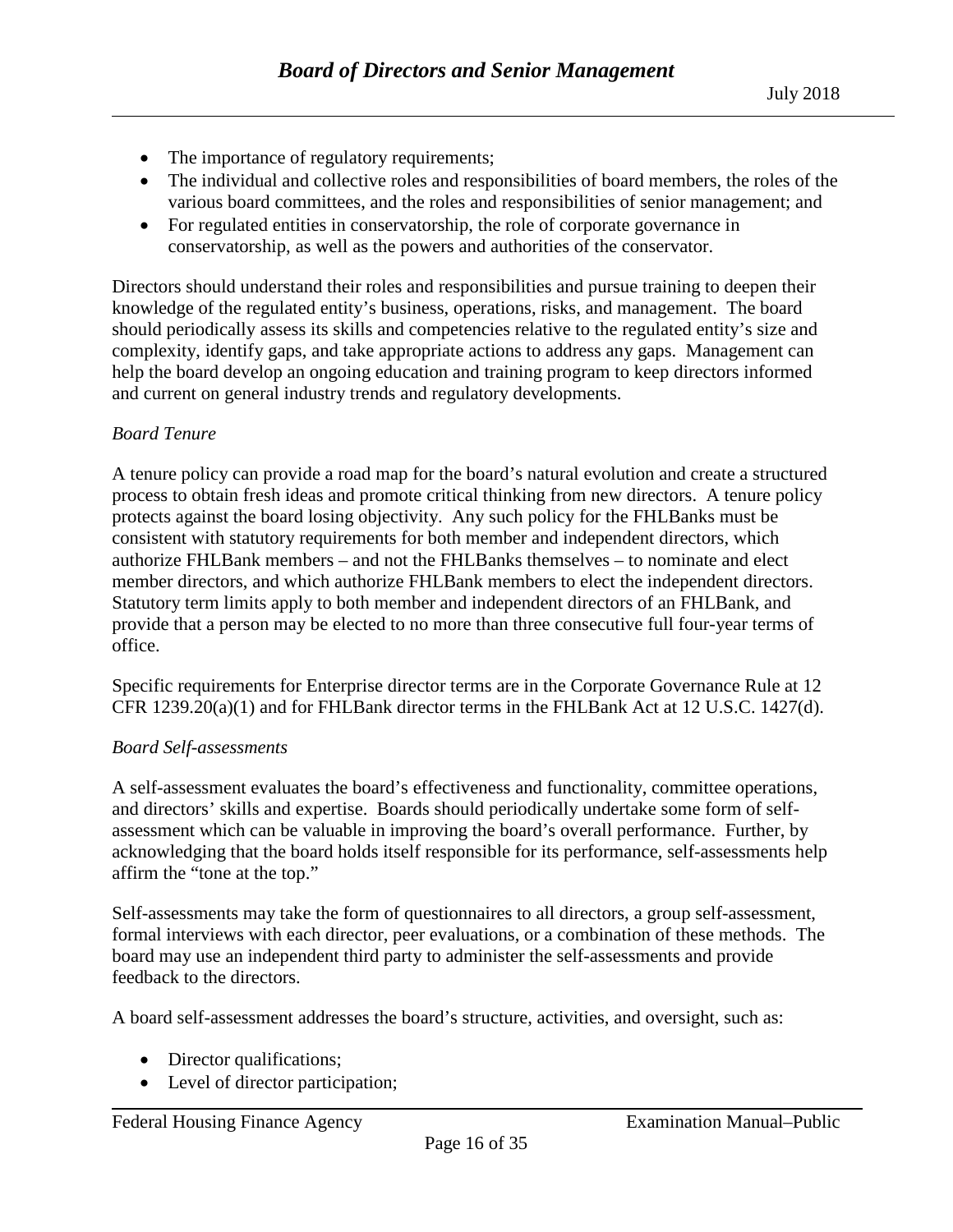- Quality of board meetings and discussions, including whether one director or a group of directors dominates the discussion;
- Quality and timeliness of board materials and information;
- Relevance and comprehensiveness of meeting agendas;
- The board's relationship with the CEO, including whether the relationship is supportive but independent;
- Effectiveness of challenges to senior management;
- Effectiveness of strategic and succession planning;
- Effectiveness of executive sessions: and
- Effectiveness of board committees and committee structure.

An important component of any assessment is documenting how action items identified to improve performance are resolved. Such resolution should include measurable results. The board or its corporate governance committee should oversee the implementation of recommendations arising from board self-assessments. As part of its oversight duties, the corporate governance committee may identify skill and expertise gaps among the members of the board, and may recommend that the entity seek persons with those skills as nominees for directorship positions, consistent with the voting rights of members, in the case of the FHLBanks.

#### <span id="page-16-0"></span>Individual Responsibilities of Directors

#### *Attend and Participate in Board and Committee Meetings*

Directors should demonstrate a willingness and ability to contribute to the oversight of the regulated entity by preparing for, attending, and participating in all board and assigned committee meetings. Directors should attend board and committee meetings to stay informed about the regulated entity's risks, business and operational performance, the environment in which the regulated entity operates, and to participate in board decision making. Being informed and participating in board meetings also is a component of a director's fiduciary responsibilities.

Each member is responsible for keeping board and committee meetings focused and productive. The meetings should follow agendas that permit adequate time for presentation and discussion of material issues. The thoughtful preparation of an agenda for each meeting should provide directors with reasonable assurance that all important matters are brought to their attention. While the agenda should be carefully planned, it should be flexible enough to accommodate unexpected developments. The board and its committees should have processes for soliciting potential agenda items from individual directors and from others within the regulated entity.

#### *Request and Review Meeting Materials*

Board members are responsible for working with senior management to determine what information the board needs to monitor the regulated entity's operations, make decisions, confirm compliance with laws and regulations, and confirm adherence to guidance, policies, and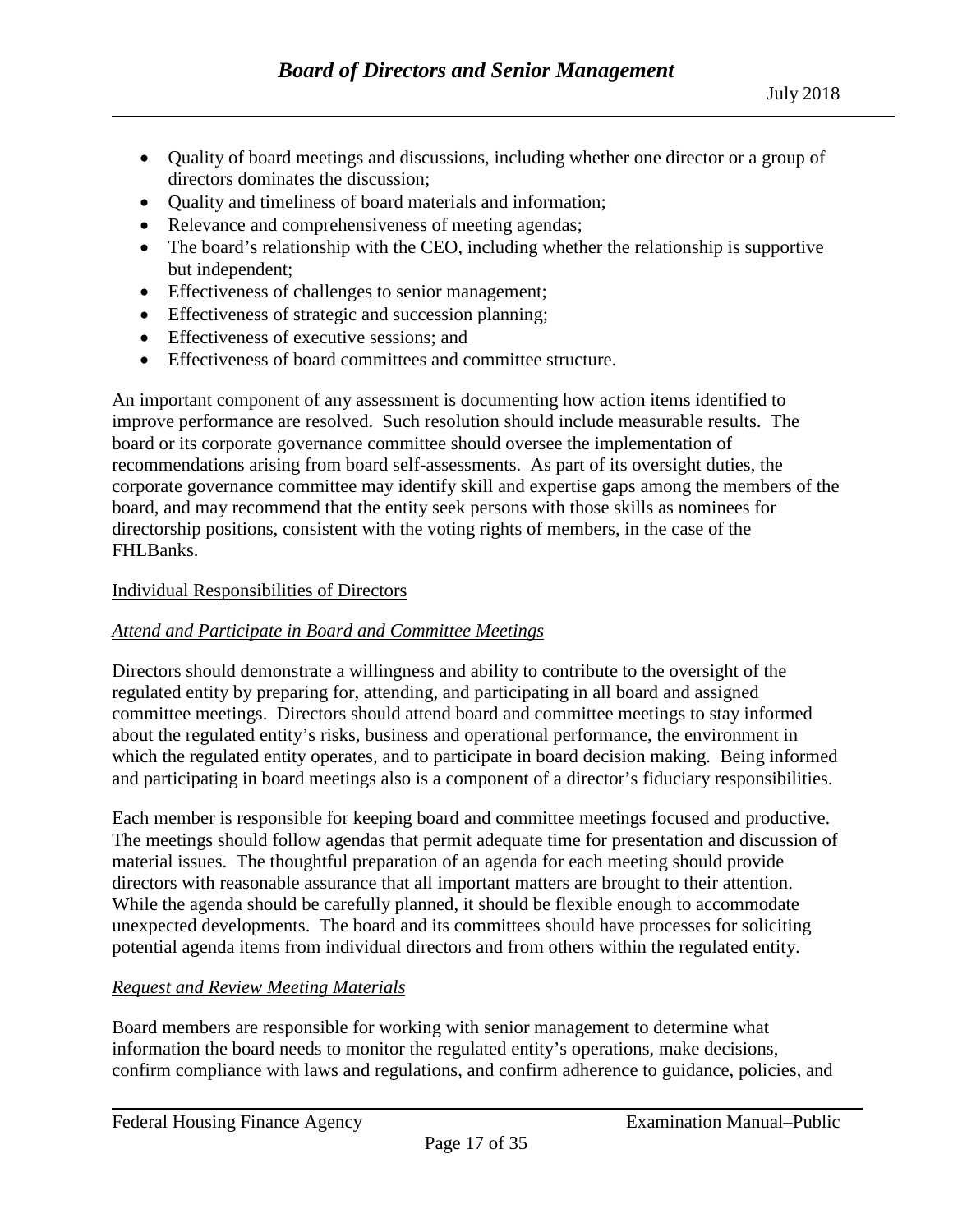procedures. Information should give directors a complete and accurate overview of the regulated entity's condition, activities, and significant issues. Management is responsible for providing information in a concise and meaningful format. Reports presented to the board should highlight important performance measures, trends, and variances. Raw data would benefit from documented analysis in order for it to be useful to the board.

Directors should be provided with information from a variety of sources, including management, board committees, outside experts and advisors, risk management and compliance personnel, and internal and external auditors. The board should agree on a set of key performance measurements and risk indicators that are tracked and assessed at each board meeting.

Directors should have sufficient information about the regulated entity's material risks, including emerging risks, to effectively oversee the regulated entity's adherence to the agreed-upon strategy and risk appetite. Directors should receive the information in advance of their meetings so there is sufficient time to review the information, reflect on key issues, prepare for discussion, and request supplemental information as necessary.

## *Exercise Independent Judgment*

Directors should exercise independent judgment in carrying out their responsibilities, and adhere to the written code of conduct that describes, among other items, situations when directors should abstain from deliberations or decision-making. Each director should examine and consider management's recommendations, but exercise independent judgment. Effective challenges are healthy and can suggest that the board is independent and not operating under undue influence by senior management or from an individual director.

To strengthen director independence, the board should convene executive sessions. Executive sessions allow the directors to discuss the effectiveness of management, the quality of board meetings, and other issues or concerns without the potential influence of senior management. Executive sessions also can provide a forum for director training and meetings with advisors and regulators.

#### *Make Decisions and Seek Explanations*

The board's decision-making process should include constructive, effective challenge by directors to the information and views provided by senior management. The ability to provide an effective challenge is predicated on the qualifications of the directors and receipt of accurate, complete, and timely information. The quality of information received by the directors affects their ability to perform the board oversight function effectively. If a director is unable to make an informed decision because management provided inadequate information, the decision should be postponed until sufficient information is provided and the board has additional time to discuss and review the information. If this is a recurring problem, the board should review the format of board meetings or senior management's responsiveness to director inquiries.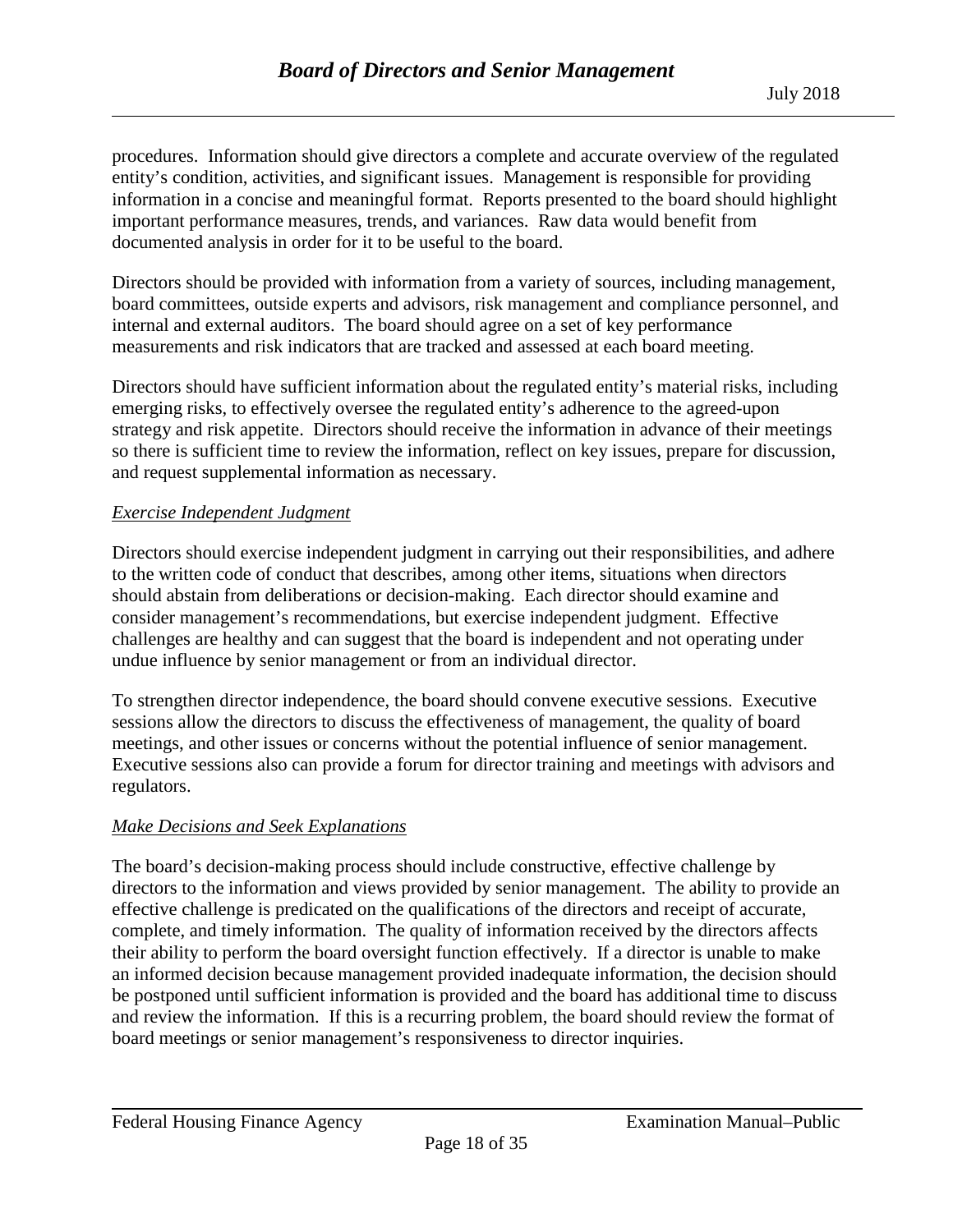## *Oversee Financial Performance and Risk Reporting*

Sound operations and financial performance are key indicators of the regulated entity's success. The board is responsible for overseeing financial performance, risk reporting, financial reports, and disclosures. As such, the board should determine the types of reports required for its oversight and decision-making responsibilities. The reports should be accurate, timely, relevant, complete, and succinct.

The board should ensure that it has sufficient information to keep itself informed about the financial condition and performance of the regulated entity's material lines of business. The number and variety of reports depend on the regulated entity's size, complexity, and risks.

Performance and risk reports should enable the board to:

- Understand the drivers of financial performance;
- Understand and evaluate the potential impact of risk to the business units' financial performance;
- Assess the adequacy of capital, liquidity, and earnings;
- Monitor performance trends and projections;
- Monitor financial performance against strategic goals;
- Monitor risk positions in relation to the risk appetite;
- Monitor the types, volumes, and impacts of exceptions to policies and operating procedures;
- Understand model risks and reliance;
- Assess the impact of new products or services;
- Assess evolving risks related to changing technologies and market conditions;
- Monitor risks related to third-party relationships involving critical activities; and
- Assess potential litigation costs and reserves.

## <span id="page-18-0"></span>**Roles and Responsibilities of Senior Management**

The board delegates authority to senior management for directing day-to-day management of the regulated entity within the established risk appetite. Senior management is responsible for developing and implementing policies, procedures, and practices that translate the board's goals, strategic objectives, risk appetite, and risk limits into prudent standards for the safe and sound operation of the regulated entity.

Senior management is responsible for the regulated entity's operational and financial performance. In addition, senior management should have the expertise to design and administer the systems and controls necessary to carry out the regulated entity's strategic plan within the risk governance framework, to ensure compliance with laws and regulations, and to ensure adherence to mission objectives, guidance, policies, and procedures.

Specifically, the CEO and the senior management team should: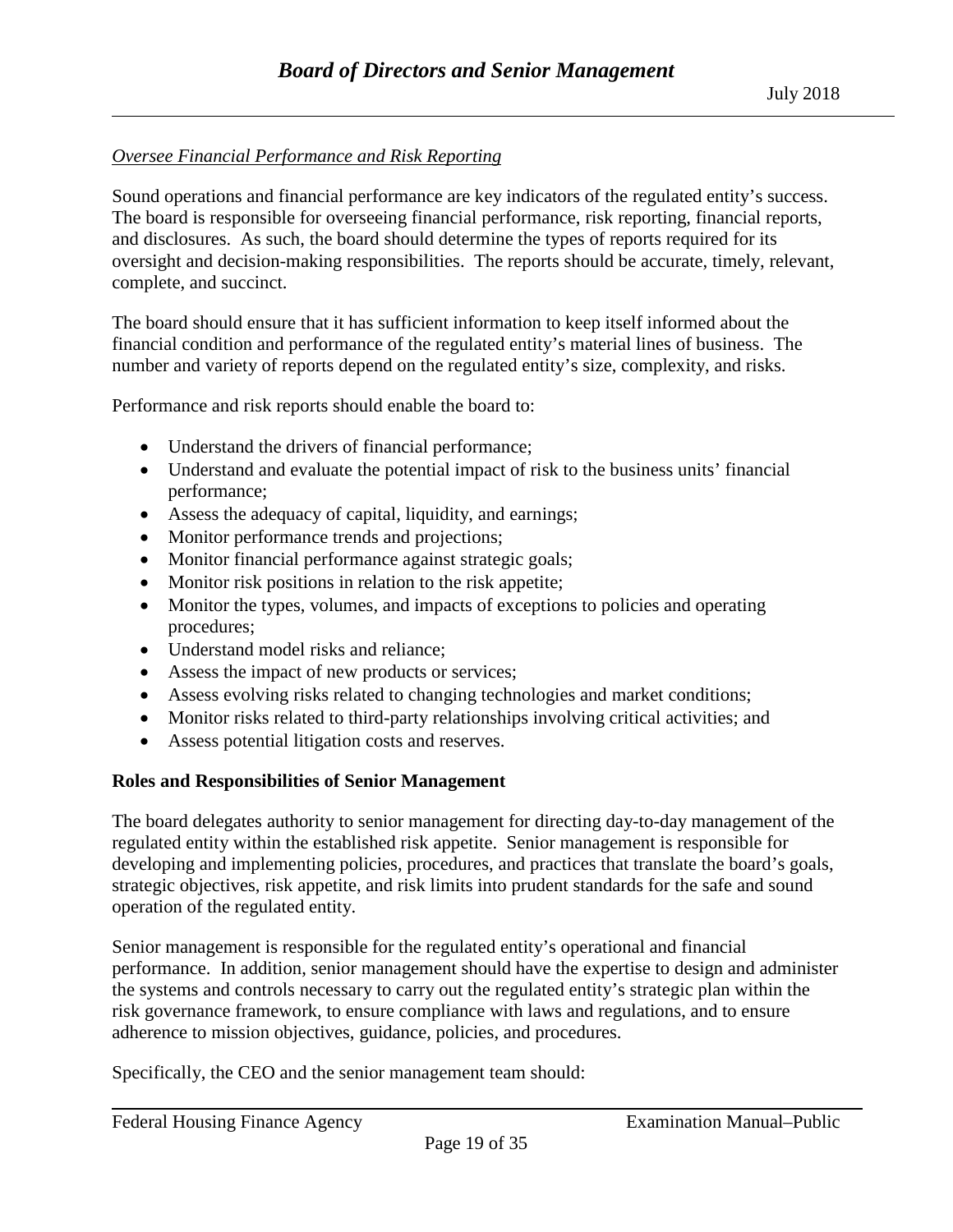- Execute the regulated entity's strategic plan and ensure the adequacy of funding, personnel, and technology in carrying out the strategic plan;
- Develop a risk management framework that enables management to effectively identify, measure, monitor, control, and report on risk exposures consistent with the regulated entity's risk appetite;
- Implement an ethical corporate culture;
- Establish and maintain an effective system of internal controls;
- Develop accurate and reliable management information and reporting systems;
- Maintain internal processes, including stress testing, to ensure capital and liquidity levels are commensurate with the regulated entity's risks in normal and stressed conditions (note that FHFA-directed regulatory capital requirements are not binding for an Enterprise in conservatorship);
- Allocate staff resources and effectively oversee personnel;
- Comply with laws, regulations, and internal policies, including codes of conduct;
- Adhere to supervision guidance;
- Establish talent management and compensation programs; and
- Keep the board apprised of the regulated entity's strategic direction, risk profile, business operations, financial performance, and reputation.

Senior management may use management committees to ensure that in its day-to-day activities, the regulated entity is operating in a safe and sound manner; is in compliance with laws and regulations; and is adhering to guidance, policies, and procedures. Senior management should determine which management committees are appropriate and the optimum structure of those committees.

## <span id="page-19-0"></span>Risk Management

Senior management is responsible for the design, implementation, and effectiveness of risk management at the regulated entity. The CRO heads the independent enterprise risk management function and, according to 12 CFR 1239.11(c) of the Corporate Governance Rule, is responsible for the enterprise risk management function, including:

- Allocating risk limits and monitoring compliance with risk limits;
- Establishing policies and procedures relating to risk management governance, practices, and risk controls, and developing processes and systems for identifying and reporting risks, including emerging risks;
- Monitoring risk exposures, including testing risk controls and verifying risk measures; and
- Communicating within the regulated entity about any risk management issues and/or emerging risks and ensuring that risk management issues are effectively resolved in a timely manner.

The CRO must report regularly to the board's risk management committee and to the CEO on significant risk exposures and related controls, changes to risk appetite, risk management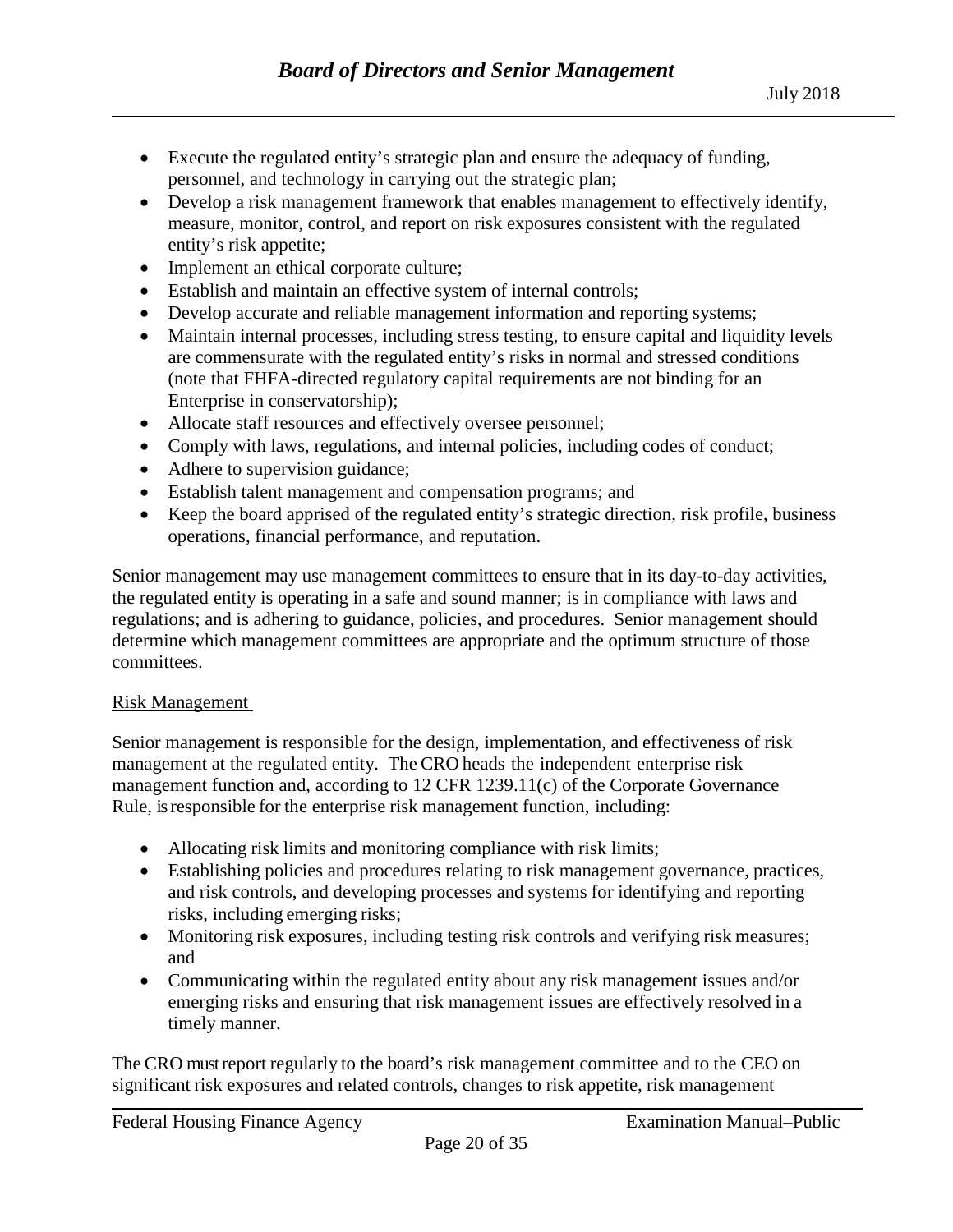strategies, results of risk management reviews, and emerging risks. The CRO also must report regularly on the regulated entity's compliance with, and the adequacy of its current risk management policies and procedures, and shall recommend adjustments to such policies and procedures that he or she considers necessary or appropriate.

For additional guidance about risk management, refer to the *Enterprise Risk Management* examination manual module.

#### <span id="page-20-0"></span>Ensure Control Effectiveness

Senior management is responsible for the control functions and the effectiveness of controls at the regulated entity. Management carries out this responsibility through quality control, quality assurance, compliance management, management information systems, third-party relationship risk management, and insurance programs.

#### *Quality Assurance*

Quality assurance proactively verifies that established standards and processes are designed effectively, followed, and consistently applied. An independent party performs the quality assurance review. Management uses the results of the quality assurance review to assess the effectiveness of policies, procedures, programs, and practices in a specific area. The results help management identify operational weaknesses, risks associated with the specific area, training needs, and process deficiencies. Senior management should determine which areas of the regulated entity require a quality assurance review and should ensure that results of the reviews are properly reported.

#### *Quality Control*

Quality control ensures that the regulated entity has consistently applied standards, complied with laws and regulations, and adhered to policies and procedures. The quality control review may be performed internally or outsourced to a third party. Quality control promotes an environment in which management and employees strive for the highest standards. An effective quality control process identifies errors, allowing management to take corrective action before the errors become systemic issues or have a negative impact on the regulated entity's operations. Senior management, in consultation with the board, should determine what activities require a quality control review. Management also should determine the reporting of quality control reviews based on regulatory requirements and risk exposure to the regulated entity.

#### *Compliance Management*

According to the Corporate Governance Rule, the regulated entity must establish and maintain a compliance program that is reasonably designed to assure that the regulated entity complies with applicable laws, rules, regulations, and internal controls.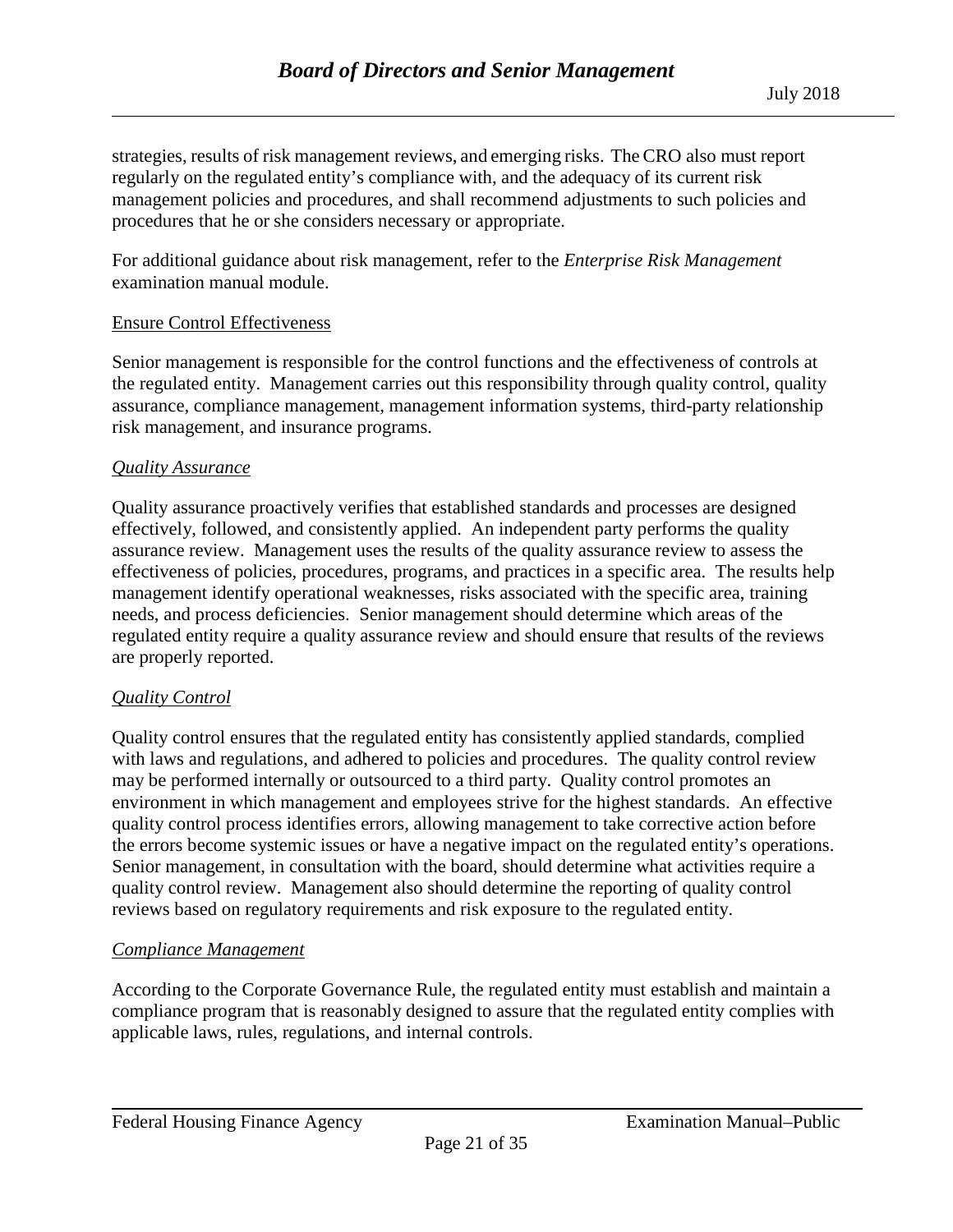The regulated entity must have a compliance officer who ensures the regulated entity complies with board-approved policies. The compliance officer should develop a system to monitor compliance, including the training of appropriate personnel. The CEO, compliance officer, and management are responsible for the timely correction of deficiencies found by internal and external auditors, compliance personnel, risk managers, and regulators. The CEO, compliance officer, and management also are responsible for ensuring that processes are in place to promptly escalate material issues to the board and communicate those issues to other responsible members of senior management. The compliance officer must report regularly to the board, or a committee thereof, on the adequacy of the regulated entity's compliance policies and procedures, including the regulated entity's compliance with them, and recommend revisions, as necessary.

## *Management Information System (MIS)*

MIS broadly refers to a comprehensive process, supported by computer-based systems, that provides the information necessary to manage the regulated entity. The five elements of an effective MIS are timeliness, accuracy, consistency, completeness, and relevance. The effectiveness of MIS is hindered whenever one or more of these elements is compromised.

MIS does not necessarily reduce expenses. Development of meaningful systems and their proper use lessen the probability that poor decisions will be made because of inaccurate or untimely information. Poor decisions invariably misallocate or waste resources, which may adversely affect earnings or capital.

For additional guidance about MIS, refer to the *Information Technology Risk Management* examination manual module.

#### *Third-party Relationship Risk Management*

Regulated entities often rely on third-parties to provide technological, administrative, and operational services. The use of third parties does not diminish senior management's responsibility to ensure that the activity is performed in a safe and sound manner and complies with applicable laws and regulations.

Senior management should adopt risk management processes appropriate for the level of risk and complexity of the regulated entity's third-party relationships and organizational structure. The risk-focused third-party risk management process should follow a continuous life cycle for all relationships and incorporate planning, due diligence, third-party selection, contract negotiation, ongoing monitoring, and termination. The process should include oversight and accountability, documentation and reporting, and independent reviews.

#### *Insurance Program*

Part of senior management's responsibility is to ensure that the regulated entity has an insurance program that identifies risk to be retained versus risk to be transferred. A regulated entity may mitigate risk through insurance or a contractual transfer. A basic tenet of risk management is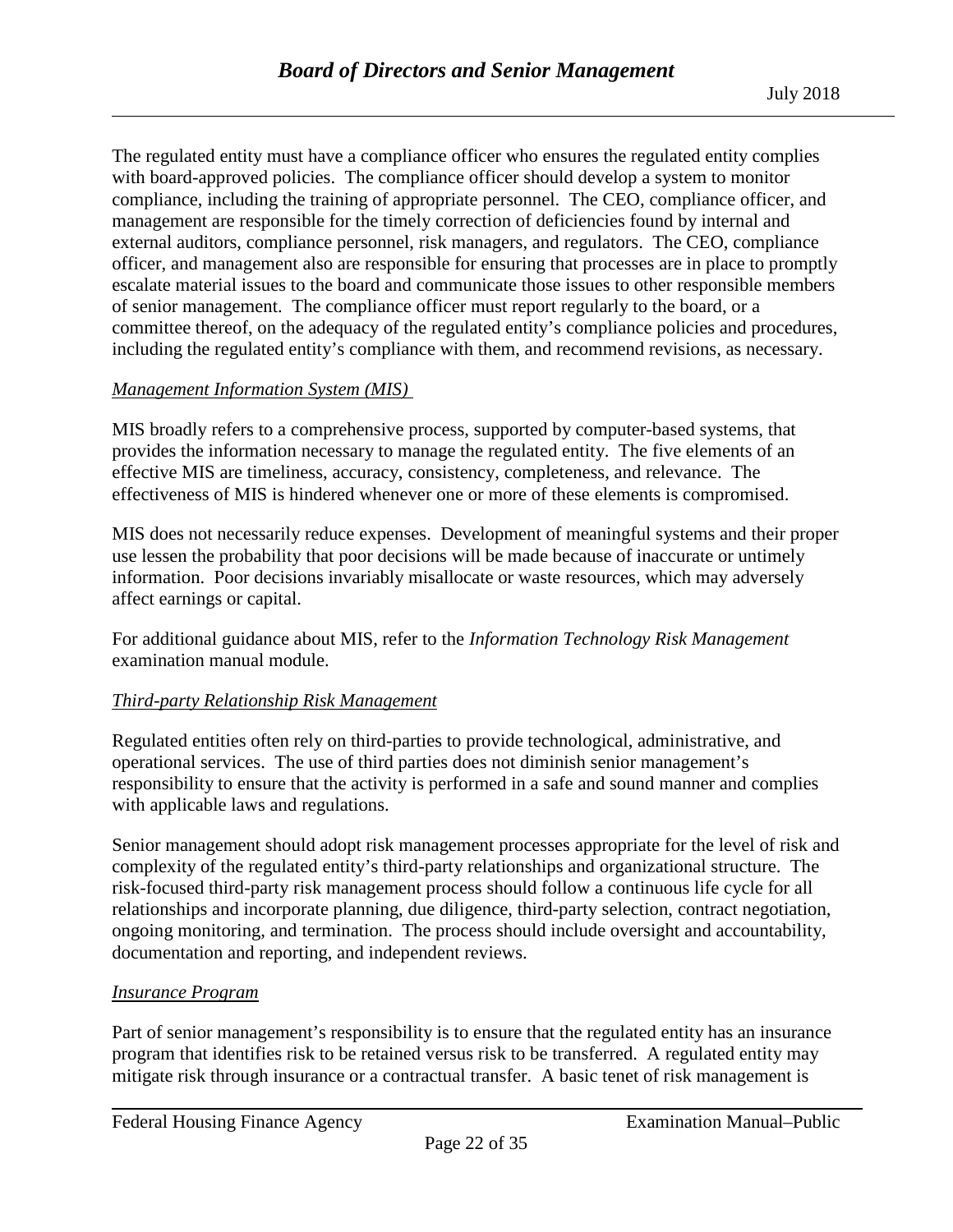that risks carrying the potential for catastrophic or significant loss should not be retained. Conversely, it typically is not cost-justified to insure losses that are relatively predictable and not severe.

Management may obtain insurance for losses above the maximum amount the board determines the regulated entity is able and willing to assume. Once the decision is made to insure a particular risk, a knowledgeable, professional insurance agent can help with selecting an underwriter. The choice of coverage should be based on a well-informed analysis of the cost and benefits, as well as the potential impact that could result from exclusions. Senior management should annually assess and review with the board the financial capacity of the insurance underwriter and the regulated entity's insurance program.

For additional guidance about insurance, refer to the *Insurance Management* examination manual module.

## <span id="page-22-0"></span>**Roles and Responsibilities of the Board and Senior Management in Planning**

#### <span id="page-22-1"></span>Capital Planning

Capital planning is integral to ensuring safe and sound operations and viability of a regulated entity. The board and senior management should ensure that the regulated entity has sufficient capital to fully support the current and anticipated needs.

#### *Capital Planning for an Enterprise in Conservatorship*

Capital planning for an Enterprise in conservatorship is a collaborative process in which the Enterprise works with FHFA to determine an appropriate capital structure. Existing statutory and FHFA-directed regulatory capital requirements and capital classifications are suspended during conservatorship.

#### *Capital Planning for a Regulated Entity*

As part of the board's oversight of the capital management function, it should direct senior management to ensure the integrity, objectivity, and consistency of the capital planning process. The board should confirm that the planning process addresses the regulated entity's capital needs in relation to material risks and strategic plans. In addition, the board and senior management should evaluate internal and external sources of capital to develop a strategy to increase capital if necessary. The board should hold management accountable for identifying and taking effective corrective action if shortcomings or weaknesses in the capital planning process become apparent or if the level of capital falls below identified needs.

Senior management should anticipate changes in the regulated entity's strategic direction, risk profile and risk appetite, business plans, operating environment, and other factors that materially affect capital adequacy. Senior management should establish contingency plans, including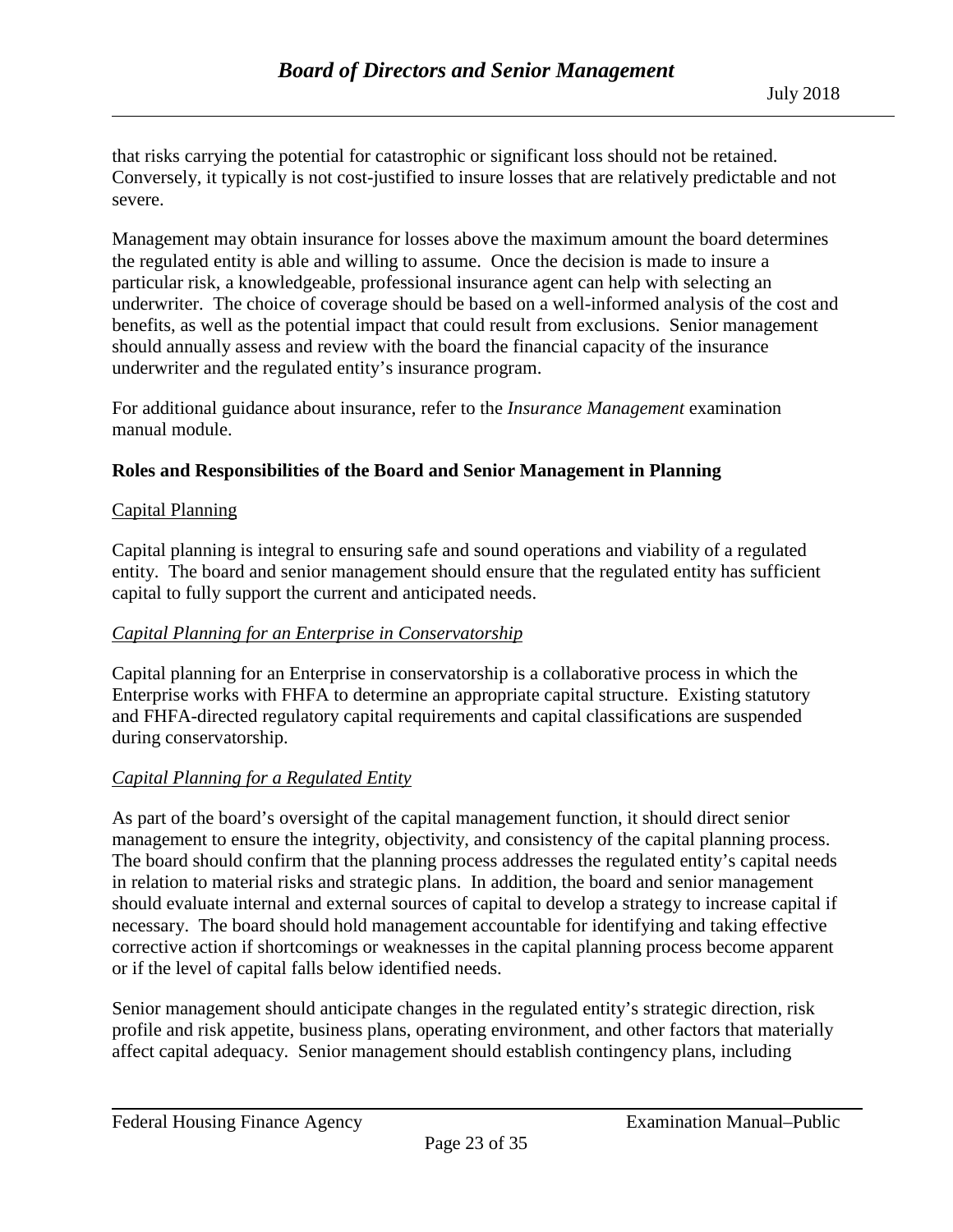identification or enhancement of realistic strategies for capital preservation during economic downturns or other times of stress.

For additional guidance about capital planning, refer to the *Capital* examination manual module.

## <span id="page-23-0"></span>Other Areas of Planning

## *Operational Planning*

The responsibility for establishing and implementing operational plans to meet strategic plans rests with the CEO and senior management. Operational plans flow logically from the strategic plan by translating long-term goals into specific, measurable targets. The board should approve operational plans after concluding that they are realistic and compatible with the regulated entity's risk appetite and strategic objectives.

## *Information Technology Activities*

A regulated entity relies heavily on information technology to process transactions, maintain critical records, and supply reports to the board, senior management, and management. As such, a regulated entity's information technology systems should have the capability to aggregate risks across the regulated entity in a timely manner and under stress situations. Information provided by management in reports should be accurate, timely, and sufficiently detailed to oversee the regulated entity's safe and sound operation. The board should establish a regulated entity-wide risk culture for assessing information technology demands and providing processes to meet those demands. Senior management can then develop a framework of supporting policies, standards, and procedures to describe how the regulated entity will operate within the risk parameters established by the board.

For additional guidance about information technology, refer to the *Information Technology Risk Management* examination manual module and AB-2016-04 Data Management and Usage.

#### *Information Security*

The board is responsible for the oversight of the information security program and should establish a framework and risk appetite to include an acceptable level of information security risk. It is not the expectation that the board consists of information security experts, as it is not responsible for the design and implementation of the information security program. Management is accountable for the implementation and coordination of the information security program.

For additional guidance on information security, refer to AB-2017-02 Information Security Management.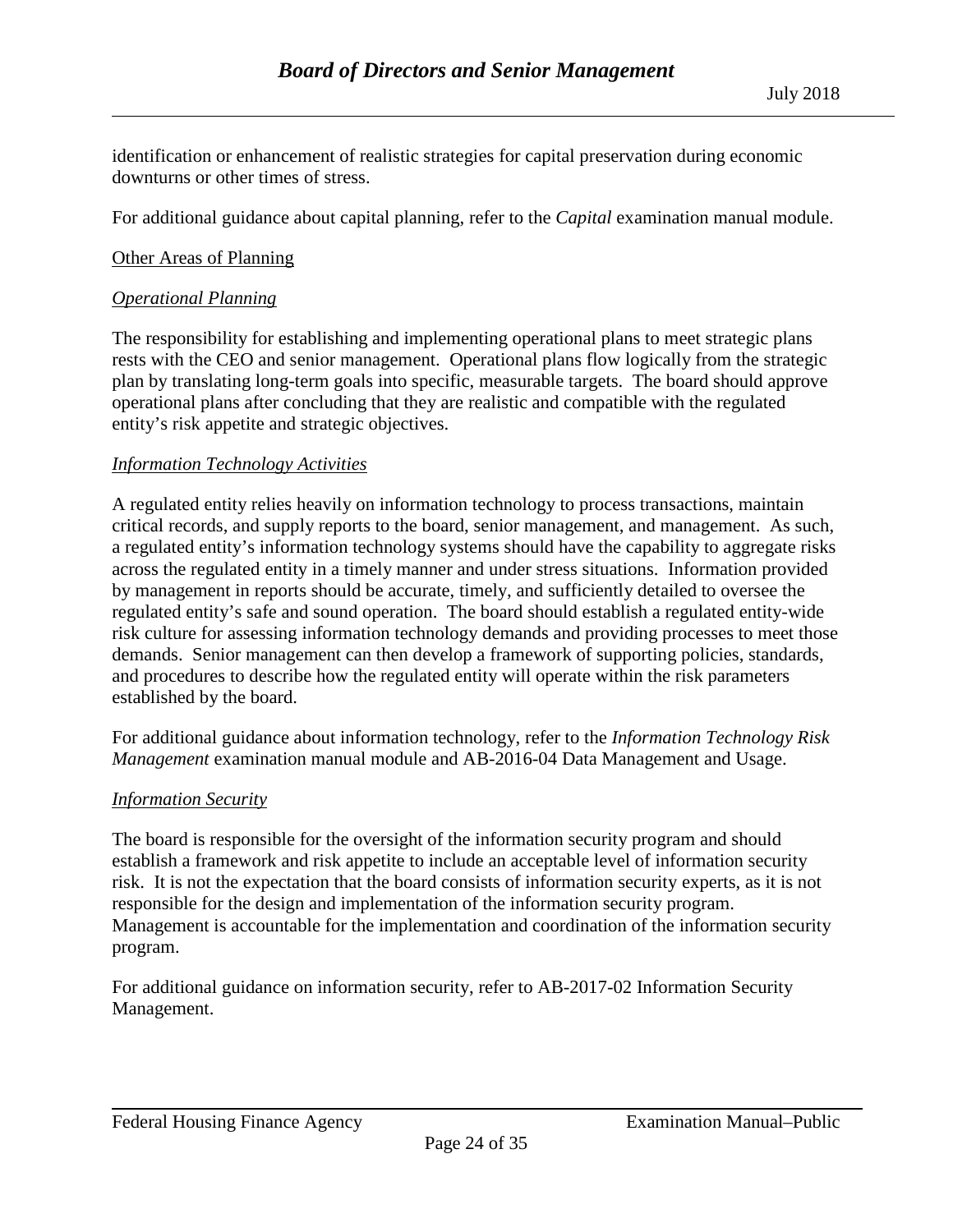## *Disaster Recovery and Business Continuity Planning*

The board should review and approve adequate disaster recovery and business continuity plans at least annually. Additionally, the board should confirm that management updates the business continuity plan to reflect the current operating environment and adequately tests the plan to confirm its viability.

Senior management is responsible for establishing and implementing policies and procedures and defining responsibilities for the regulated entity's business continuity planning. Management should document, maintain, and test the regulated entity's business continuity plan and backup systems periodically to mitigate the consequences of system failures, natural and other disasters, and unauthorized intrusions. Senior management also should report the tests of the plan and backup systems to the board annually.

For additional guidance about business continuity planning, refer to the *Business Continuity Planning* examination manual module.

## <span id="page-24-0"></span>**Issues Specific to the FHLBanks**

A section of the FHLBank Act (12 U.S.C. 1427) provides for the management of each FHLBank to be vested in the FHLBank's board of directors. It describes the duties of the board of directors to administer the affairs of an FHLBank fairly and impartially and without discrimination, and with due regard to the maintenance of adequate credit standing for the FHLBank and its obligations. The FHLBank Act sets out requirements for: the board's makeup; the selection criteria for both independent and member directors; director terms, nominations, elections, vacancies, compensation, and indemnification; and elections and terms of the chairperson and vice chairperson.

Directors of an FHLBank are responsible for ensuring the FHLBank achieves the statutorilymandated mission of promoting housing finance and community lending, and meets the FHLBank's statutory obligations of making contributions to its affordable housing program.

#### <span id="page-24-1"></span>**Regulatory Environment**

The primary rules, regulations, and references of the Federal Housing Finance Agency (FHFA) pertaining to the structure, duties, and responsibilities of the regulated entities' boards of directors and senior management are set forth below.

#### **Rules and regulations relevant to the board of directors and senior management of all regulated entities:**

- FHFA, Minority and Women Inclusion Rule (12 CFR 1223)
- FHFA, Executive Compensation (12 CFR 1230)
- FHFA, Golden Parachute Payments (12 CFR 1231)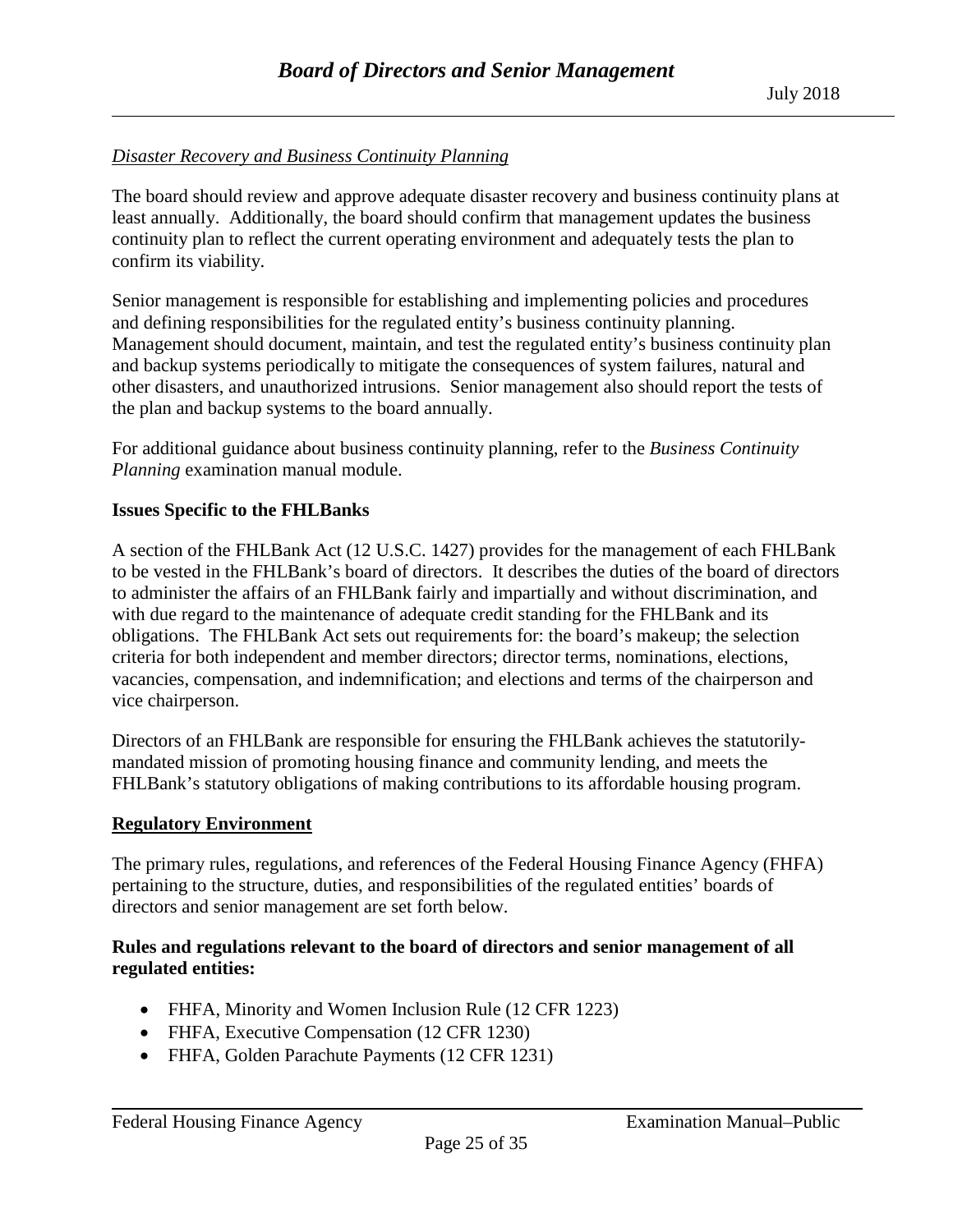- FHFA, Responsibilities of Boards of Directors, Corporate Practices and Corporate Governance Matters (12 CFR 1239)
- FHFA, Prudential Management and Operations Standards, Responsibilities of the Board of Directors and Senior Management (Appendix to 12 CFR 1236)
- FHFA, Prudential Management and Operations Standards, Standard 1: Internal Controls and Information Systems (Appendix to 12 CFR 1236)
- FHFA, Prudential Management and Operations Standards, Standard 2: Independence and Adequacy of Internal Audit Systems (Appendix to 12 CFR 1236)
- FHFA, Prudential Management and Operations Standards, Standard 3: Management of Market Risk Exposure (Appendix to 12 CFR 1236)
- FHFA, Prudential Management and Operations Standards, Standard 4: Management of Market Risk – Measurement Systems, Risk Limits, Stress Testing, and Monitoring and Reporting (Appendix to 12 CFR 1236)
- FHFA, Prudential Management and Operations Standards, Standard 5: Adequacy and Maintenance of Liquidity and Reserves (Appendix to 12 CFR 1236)
- FHFA, Prudential Management and Operations Standards, Standard 6: Management of Asset and Investment Portfolio Growth (Appendix to 12 CFR 1236)
- FHFA, Prudential Management and Operations Standards, Standard 7: Investments and Acquisitions of Assets (Appendix to 12 CFR 1236)
- FHFA, Prudential Management and Operations Standards, Standard 8: Overall Risk Management Processes (Appendix to 12 CFR 1236)
- FHFA, Prudential Management and Operations Standards, Standard 9: Management of Credit and Counterparty Risk (Appendix to 12 CFR 1236)
- FHFA, Prudential Management and Operations Standards, Standard 10: Maintenance of Adequate Records (Appendix to 12 CFR 1236)
- FHFA, Equal Opportunity in Employment and Contracting (12 CFR 1207.21(a))

Laws, rules, and regulations relevant to the board of directors and senior management of an Enterprise

- FHFA, Responsibilities of Boards of Directors, Corporate Practices and Corporate Governance Matters, Enterprise Specific Requirements, Board of Directors of the Enterprises (12 CFR 1239.20)
- FHFA, Responsibilities of Boards of Directors, Corporate Practices and Corporate Governance Matters, Enterprise Specific Requirements, Compensation of Enterprise Board Members (12 CFR 1239.21)

## Laws, rules, and regulations relevant to the board of directors and senior management of an FHLBank

- The Federal Home Loan Bank Act (12 U.S.C. 1421, et. seq.)
- FHFA, Responsibilities of Boards of Directors, Corporate Practices and Corporate Governance Matters, Bank Specific Requirements, Bank Member Products Policy (12 CFR 1239.30)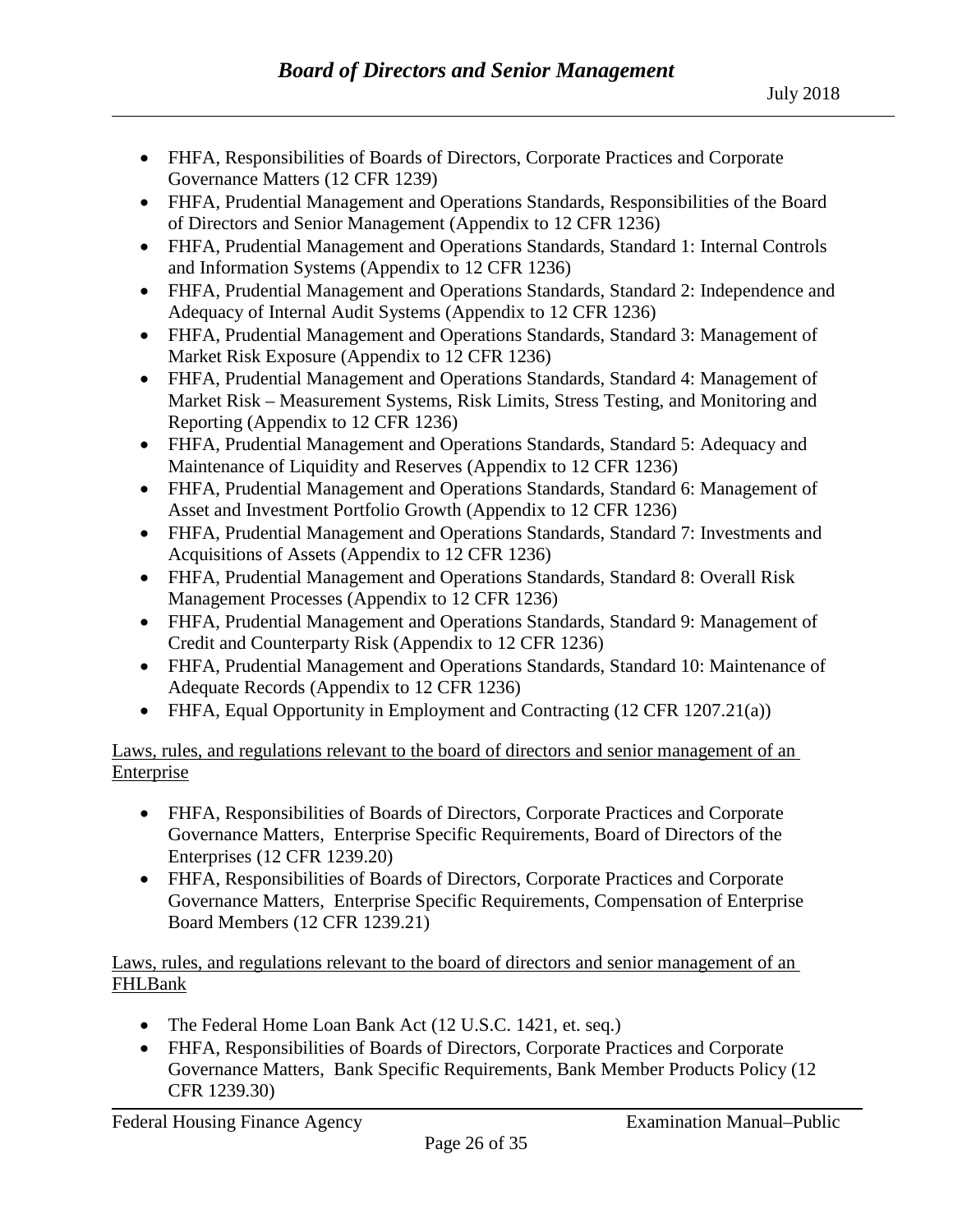- FHFA, Responsibilities of Boards of Directors, Corporate Practices and Corporate Governance Matters, Bank Specific Requirements, Strategic Business Plan (12 CFR 1239.31)
- FHFA, Responsibilities of Boards of Directors, Corporate Practices and Corporate Governance Matters, Bank Specific Requirements, Audit Committee (12 CFR 1239.32)
- FHFA, Responsibilities of Boards of Directors, Corporate Practices and Corporate Governance Matters, Bank Specific Requirements, Dividends (12 CFR 1239.33)
- FHFA, Federal Home Loan Bank Board of Directors: Eligibility and Elections (12 CFR)  $1261.2 - 1261.15$
- FHFA, Federal Home Loan Bank Directors' Compensation and Expenses (12 CFR) 1261.22)

#### **FHFA examination and guidance resources relevant to board of directors and senior management of all regulated entities**

- AB 2017-02: Information Security Management
- AB 2017-01: Classifications of Adverse Examination Findings (3/13/2017)
- AB 2016-05: Internal Audit Governance and Function (10/7/2016)
- AB 2014-02: Operational Risk Management (2/18/2014)
- AB 2013-07: Model Risk Management Guidance (11/20/2013)
- AB 2013-03: FHFA Enforcement Policy (5/31/2013)
- AB 2012-02: Framework for Adversely Classifying Loans, Other Real Estate Owned, and Other Assets and Listing Assets for Special Mention (4/9/2012)
- Examination Guidance: Examination for Accounting Practices (10/27/2009)

FHFA examination and guidance resources relevant to the board of directors and senior management of an FHLBank

- AB 2010-02: Strategic Plans (11/9/2010)
- AB 2004-02: Board Minutes (5/13/2004)
- AB-2001-04: Conflicts of Interest  $(2/14/2001)$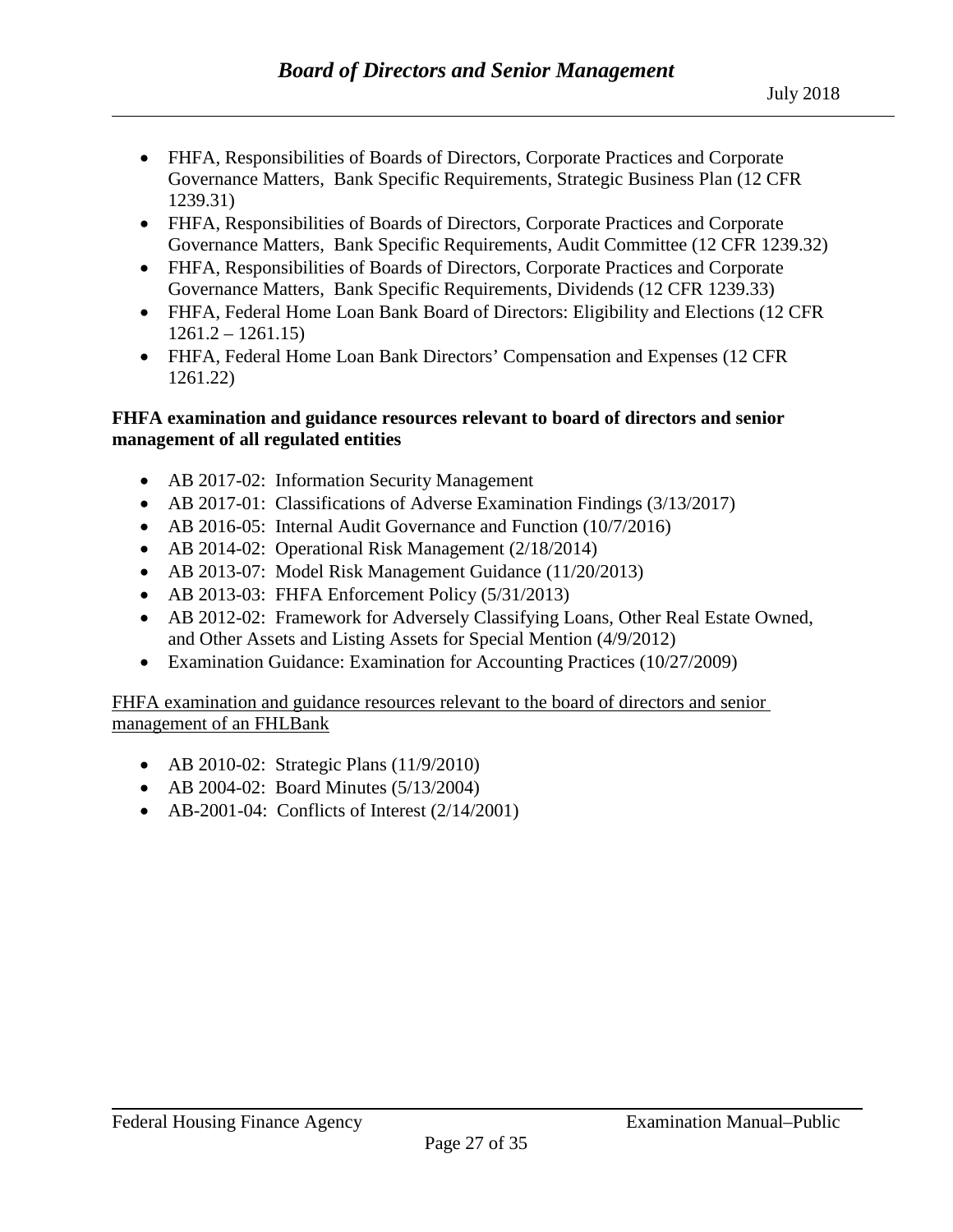### <span id="page-27-0"></span>**Examination Workprogram**

The workprogram for the examination of *Board of Directors and Senior Management* is detailed below. Examiners are expected to develop procedures that satisfy the specific objectives of the examination. The procedures should support the examination workprogram and, when executed, provide sufficient evidence to support a conclusion regarding the objective. Examiners should not exclusively rely upon representations made by management or work performed by other internal or external parties to support conclusions regarding an examination objective.

Examination procedures should include testing designed to confirm that policies, processes, controls, or models operate as intended. This may be achieved through transaction testing or other testing methods. In limited circumstances, examiners may determine that testing cannot be reasonably conducted. Examples of such circumstances include cases where there is insufficient data, a program or product is too new to test, or when testing cannot be scaled to a manageable level. In these instances, examiners are expected to document in the examination procedures, with the examination manager's approval, the rationale for not conducting testing.

An examiner may leverage testing performed by internal and external parties, such as internal or external audit functions, if (i) the testing used to support the examiner's conclusions is clearly applicable in the scope of the examination activity, and (ii) the examiner has assessed the methodology and results of any testing that is used to support the examiner's conclusions.

**NOTE:** *Text in italics referenced in a workstep represents illustrative guidance that serves as suggestions for specific inquiry.*

## **1. Scope of Examination Work Performed**

- 1) Review workpapers from the most recent examination when the scope included a review of the board and senior management.
- 2) Assess the status or review the remediation progress based on management's commitments of any outstanding examination findings (*e.g.*, Matters Requiring Attention, Violations or Recommendations) pertaining to the board and senior management.
- 3) Review internal audit or quality assurance reports for outstanding issues relating to the board and senior management.
- 4) Review and address any applicable portions of FHFA-issued ABs or other examination guidance (*e.g.*, Supervisory Directives).
- 5) Review FHFA off-site monitoring or analysis reports, and workpapers produced as part of on-going monitoring, related to the board and senior management.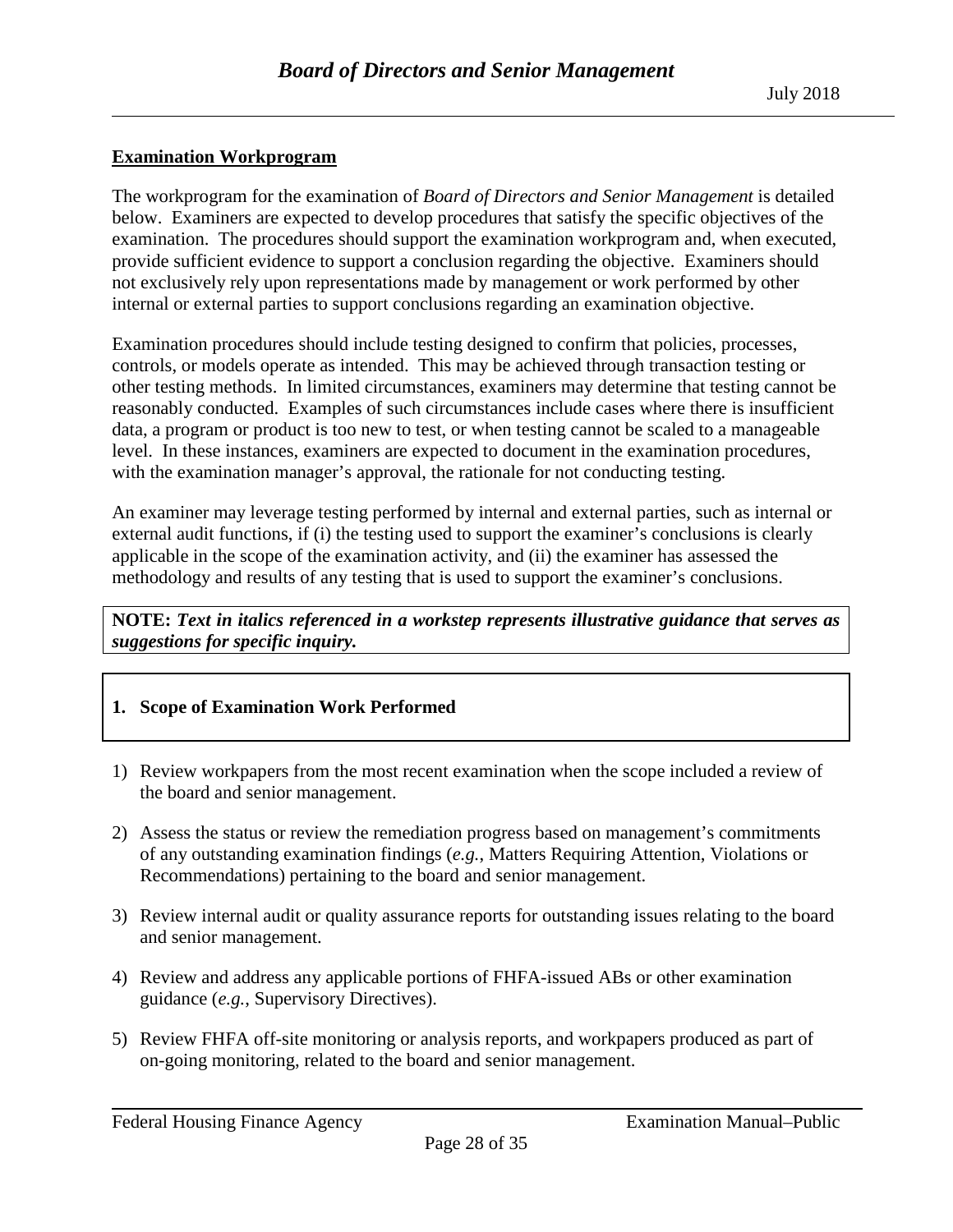- 6) Review recent minutes of meetings of the board of directors and relevant board and management committees for any issues regarding the board and senior management.
- 7) Review past reports for outstanding issues. Evaluate the adequacy of the regulated entity's responses. Consider the following:
	- a) Prior examination workpapers with respect to (1) governance, (2) strategic planning, and (3) operating performance;
	- b) Prior quarterly reviews and correspondence;
	- c) External audit reports;
	- d) Current year strategic plan and budget; and/or
	- e) Actual versus budget from prior business plans.
- 8) Evaluate work completed by other offices within FHFA related to the regulated entity's efforts to achieve stated goals. (*For a regulated entity in conservatorship, has the regulated entity achieved the objectives in the Conservatorship Scorecard?)*

Summarize the work performed in the examination of the regulated entity's board and senior management. To the extent there were modifications to the originally planned scope based on concerns identified during the examination, document those changes and the reasons for such changes.

## **2. Description of Risks**

Examiners should have an understanding of how the board and senior management identify, measure, monitor, and control risks to the regulated entity.

- 1) Conclude on the effectiveness of the board of directors and senior management's efforts to identify the risks facing the regulated entity. *(Does the board engage in meaningful selfassessments of its effectiveness and functionality? Are independent assessments conducted to determine the effectiveness of the regulated entity's risk governance?)*
- 2) Analyze the information provided to the board about the risks facing the regulated entity. *(Does the board receive sufficient information about the level and nature of all material risks facing the regulated entity? Does the board receive information about risks from sources other than senior management? Is the information about risks provided to the board subject to audit? Does the board challenge management's conclusions about risks at the regulated entity?)*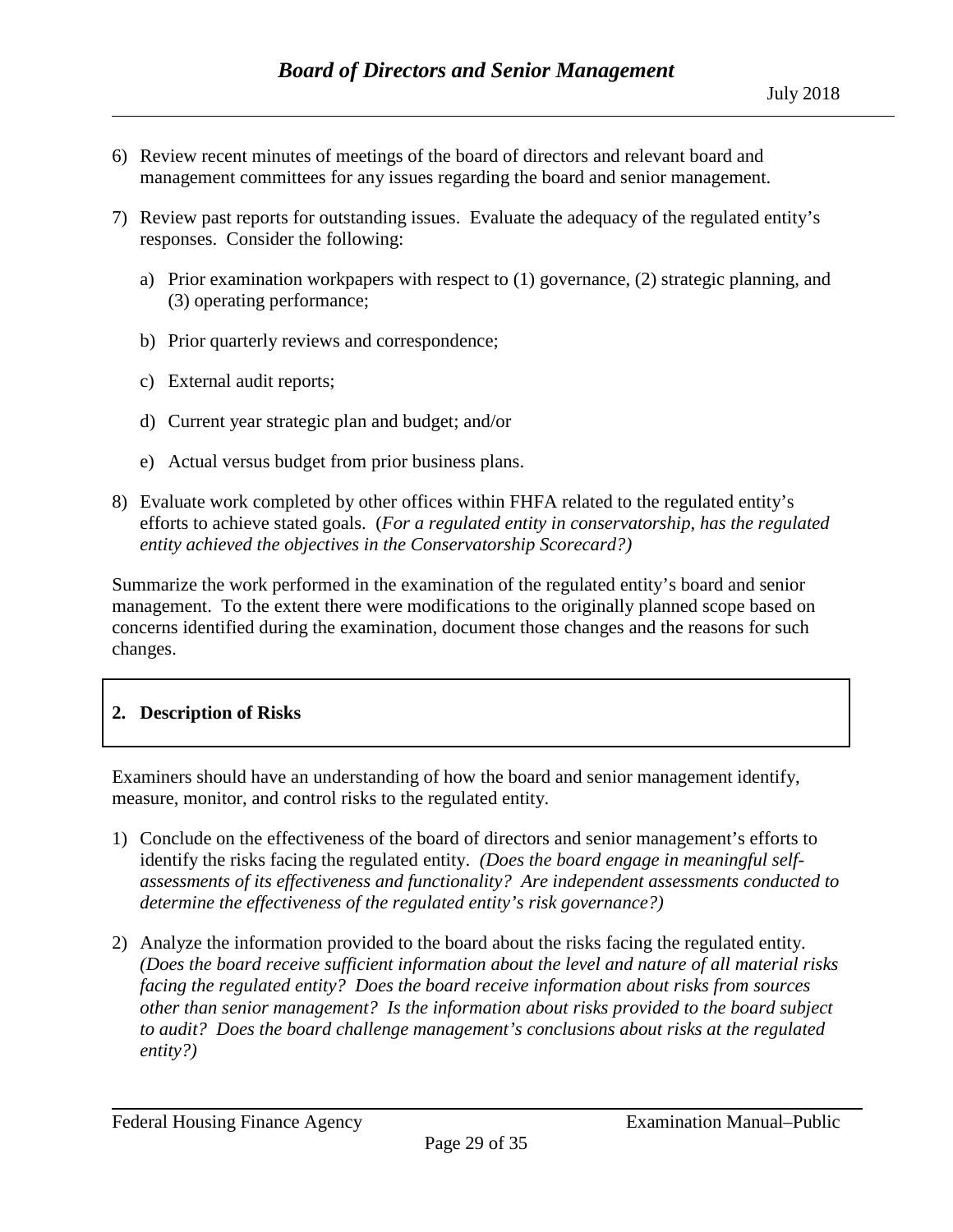3) Conclude on whether reports to the board adequately identify, measure, and monitor risks. *(Do reports provide meaningful information in a concise and easy to understand manner in order to effectively assist the board?)*

### **3. Risk Management**

#### *Risk Identification Process*

- 1) Evaluate the processes to identify the regulated entity's exposure to risk. *(Does the board receive sufficient information about the regulated entity's business activities and the associated risks? How are risks reported to the board?)*
- 2) Evaluate the analysis conducted that provides the basis for the regulated entity's chosen risk appetite. *(Does the analysis support the board's business decisions? Is the analysis timely, complete, and relevant?)*

#### *Organizational Structure*

- 1) Evaluate the composition and role of board and management committees. *(Do committees have formal, written charters? Are minutes kept for all committee meetings? Do committee members have sufficient expertise to contribute to the effective operation of the committee? Does the regulated entity have the following four board committees, however styled, required by the Corporate Governance Rule: Audit, Risk Management, Compensation, and Corporate Governance?*)
- 2) Evaluate the adequacy of the board's qualifications. *(Are the collective qualifications of the directors adequate given the size and complexity of the regulated entity? Is there an up-todate orientation program for new directors explaining their duties, including ethical and other obligations? Do all board members have a working familiarity with accounting and finance allowing them to understand financial reports? At the Enterprises, is the board informed of significant changes to the requirements of laws, rules, regulations, and guidelines on an annual basis as required by the Corporate Governance Rule?)*
- 3) Evaluate the appropriateness of the frequency of the board of directors' meetings. *(Are special meetings convened to address changing conditions? Does the board convene executive sessions?)*
- 4) Evaluate the process for recruiting the senior management team, including the process for hiring the FHLBank's CEO. (FHFA, as conservator, approves the hiring of the CEO for Fannie Mae and Freddie Mac.) *(What were the selection criteria in the CEO hiring process? Is the selection process well-documented?)*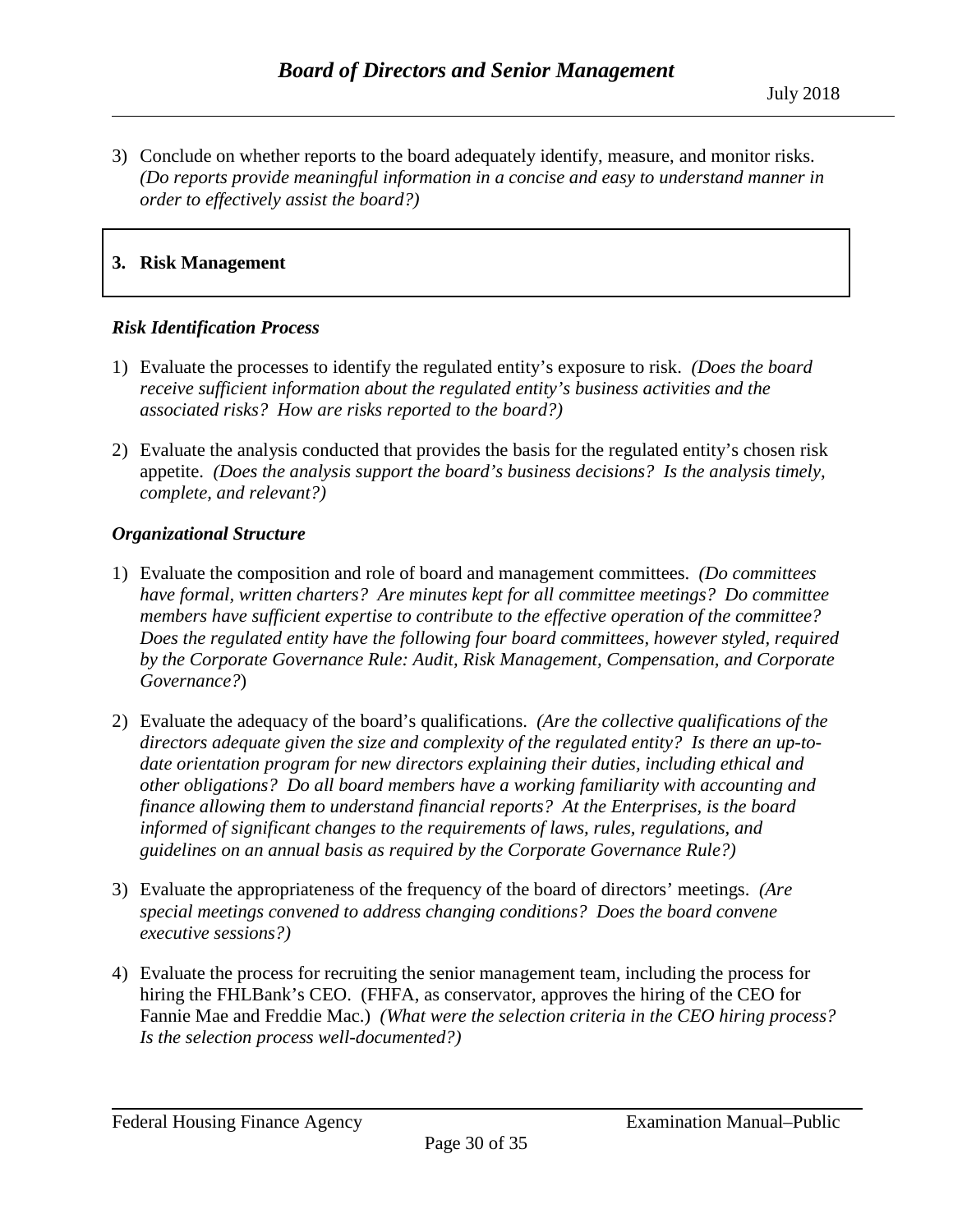- 5) Evaluate the management succession plan. (*Did the process include an evaluation of the individual's current and potential management skills? Does the plan address developing the necessary skills needed for new responsibilities? Is the plan regularly reviewed and updated by the board and senior management?)*
- 6) Evaluate the board of directors' process for assessing senior management performance. *(Does the board hold management accountable for achieving desired results?)*

#### *Policy and Procedure Development*

- 1) Determine if the board of directors has approved a comprehensive set of operational policies that sufficiently addresses significant risks, as well as regulatory requirements.
- 2) Evaluate operational and risk management practices that are established to implement boardapproved policies. *(Are all critical activities addressed?)*
- 3) Determine if the board has approved a comprehensive set of policies that promote the timely disclosure of material matters and transparent financial reports to shareholders or members. *(Do disclosures include material information on objectives, related-party transactions, foreseeable risk factors, and legal matters?)*
- 4) Determine if the board has an established process to oversee critical third-party relationships.
- 5) Evaluate the board of directors' role in adopting and approving enterprise risk management policies. Consult with the examiner responsible for completing the Enterprise Risk Management workprogram. *(For the FHLBanks, does the board annually review the member products policy as required by the Corporate Governance Rule?)*
- 6) Evaluate management's controls implemented to ensure adherence to board-approved policies. *(How are exceptions to policy documented, reported, and approved?)*
- 7) Evaluate the code of conduct established to promote ethical conduct by directors, management, and staff. *(Are all directors, officers, and employees required to discharge their duties in an objective and impartial manner? Does the code promote honest and ethical conduct; compliance with applicable laws, rules, and regulations; accountability for adherence to the code; and prompt internal reporting of violations? Does the regulated entity provide a means for employees, officers, and directors to disclose potential, actual, or apparent conflicts of interest? Are disclosures of potential, actual, or apparent conflicts of interest reviewed and resolved in accordance with the regulated entity's policies and procedures? Are the CEO, chief financial officer, and chief accounting officer required to promote full, fair, and accurate disclosures in publically filed financial reports? Are material risk issues, suspected fraud, and illegal or unethical activities reported to the board or an appropriate committee? Is the code reviewed at least every three years?)*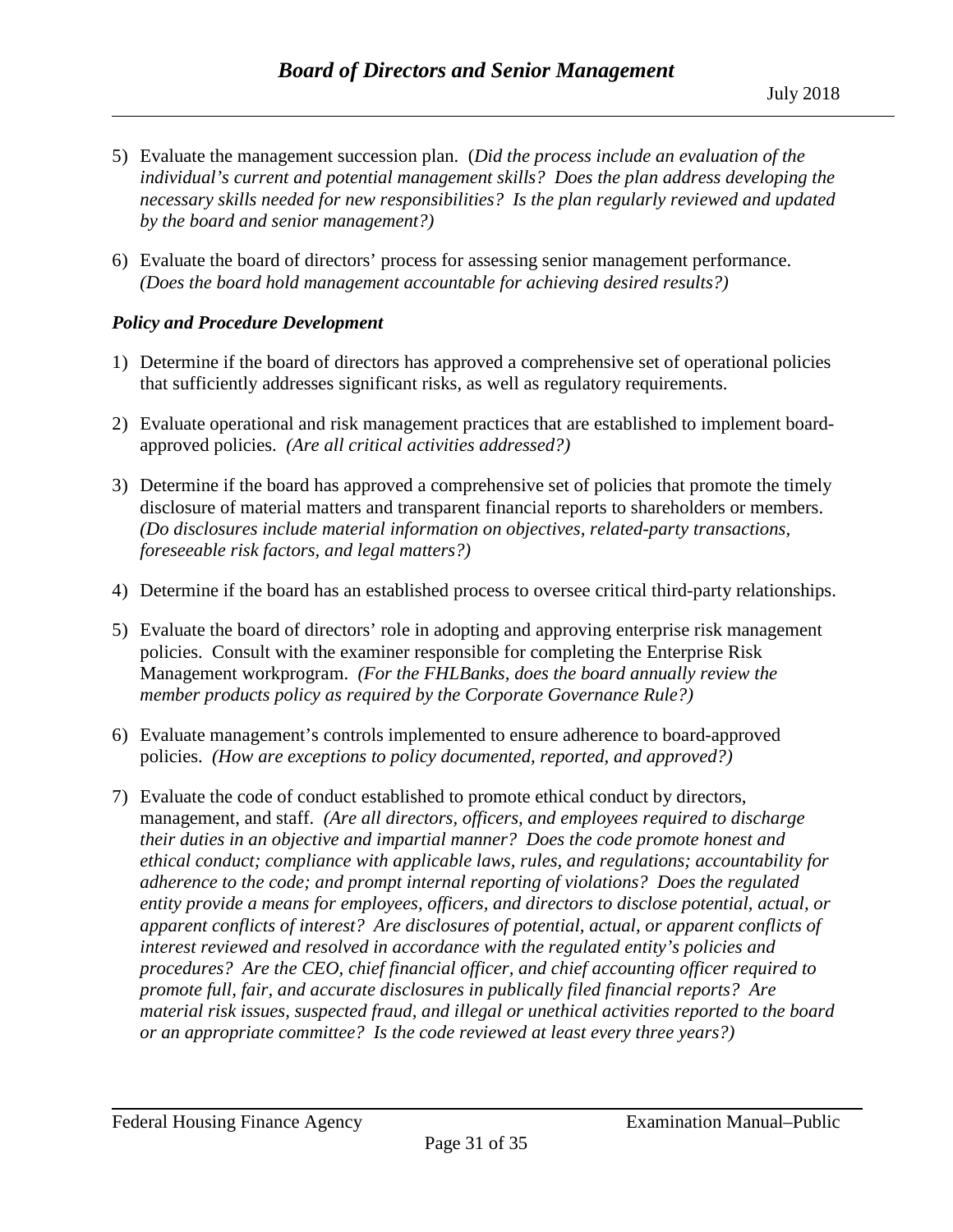- 8) Evaluate the strategic planning process. (*Does the strategic planning process result in a board-approved, written strategic plan? Does the board carefully monitor and assess the implementation of the strategic plan? Does the board approve the operational plans stemming from the strategic plan? For the FHLBanks, does the board establish management reporting requirements and monitor implementation of the strategic plan as required by the Corporate Governance Rule? For the FHLBanks, does the Board annually review and readopt the strategic plan at least every three years as required by the Corporate Governance Rule?)*
- 9) Evaluate the adequacy of the board's oversight of the regulated entity's business planning process. *(Does the board annually review and approve the capital planning process and capital goals? Does the board annually review and approve disaster recovery and business continuity plans? Does senior management provide annual reports to the board regarding tests of the business continuity plan and backup systems?)*

## *Risk Metrics*

- 1) Evaluate the process for establishing risk limits. *(Do risk limits appropriately reflect the risk appetite established by the board of directors? Does the board review and approve the risk limits?)*
- 2) Review and assess any deviations from the established risk limits. *(Is there a board policy that allows exceptions to the established risk limits? What is the approval process for exceptions?)*
- 3) Review non-executive incentive compensation policies. *(How is incentive compensation aligned with the regulated entity's risk appetite?)*

## *Reporting*

- 1) Determine if the board of directors is appropriately informed of the financial condition and operations of the regulated entity and receives the necessary reports to evaluate operational results. *(Does the board receive information from outside sources, such as management consultants, in addition to internal reporting? Do reports show progress toward achieving long- and short-term goals?)*
- 2) Determine if information reported to the board of directors is supplied with meaningful context. *(Do reports to the board adequately identify, measure, and monitor risks? Are results presented along with strategic plan benchmarks? Do reports include trend analysis? Are the reports timely?)*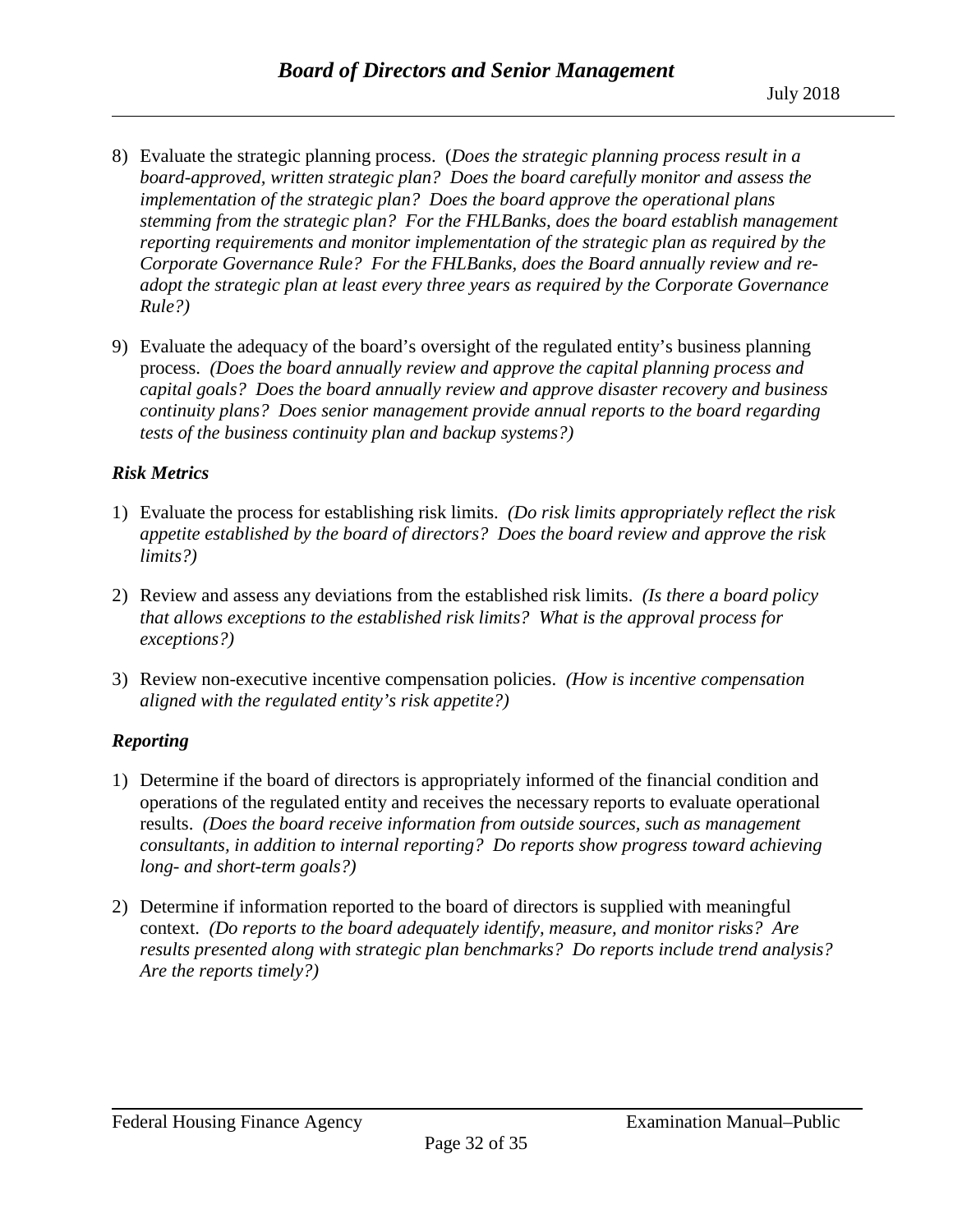## *Internal/External Audit*

- 1) For internal audits completed on the board of directors and senior management area since the previous examination, consult with the Office of the Chief Accountant (OCA) regarding any findings about the adequacy of the scope and testing performed by internal audit.
- 2) If there are no prior findings, select internal audits related to the board of directors and senior management and determine whether or not the scope of the audit work was adequate and assess the adequacy of workpapers to support findings. (*Does the scope include an assessment of internal policies and procedures? Does the scope include testing compliance with policies? Does the scope include an evaluation of internal controls and testing of operational processes? Do the workpapers include a clear trail to conclusions? Do the workpapers identify areas for further review?*)
- 3) Coordinate with OCA to determine whether or not external audit performed work for the board of directors and senior management oversight and whether OCA performed an evaluation of the adequacy of the scope and testing completed by external audit.
- 4) Determine if the audit function is free from management influence. (*Does the internal audit function report directly to the audit committee of the board of directors? Do internal and external auditors have unrestricted access to the audit committee without the need for any prior management knowledge or approval? Does the board meet with internal audit in executive sessions? Does the audit committee review and approve the internal auditor's workplan? Does the audit committee approve the external auditor's annual engagement letter? Does the audit committee review the performance of the external auditor?)*
- 5) For the FHLBanks, assess if the audit committee is fulfilling is duties and responsibilities. *(Does the audit committee review and approve the internal auditor's work plan as required by the Corporate Governance Rule? Does the audit committee approve the external auditor's annual engagement letter as required by the Corporate Governance Rule?)*

## *Information Technology*

1) Determine if the regulated entity has developed a quality assurance framework. *(Have appropriate steps been taken to address concerns identified by management?)*

## *Compliance*

- 1) Assess and conclude on the regulated entity's efforts to conform to PMOS standards at 12 CFR 1236. Consult with the examiners responsible for completing other workprograms included in the scope of the examination.
- 2) Assess compliance with the Corporate Governance Rule, including the Subparts 1239.20 1239.21 for Enterprise-specific requirements at 12 CFR 1239.20 – 1239.221, and FHLBankspecific requirements at 12 CFR 1239.30 – 1239.33.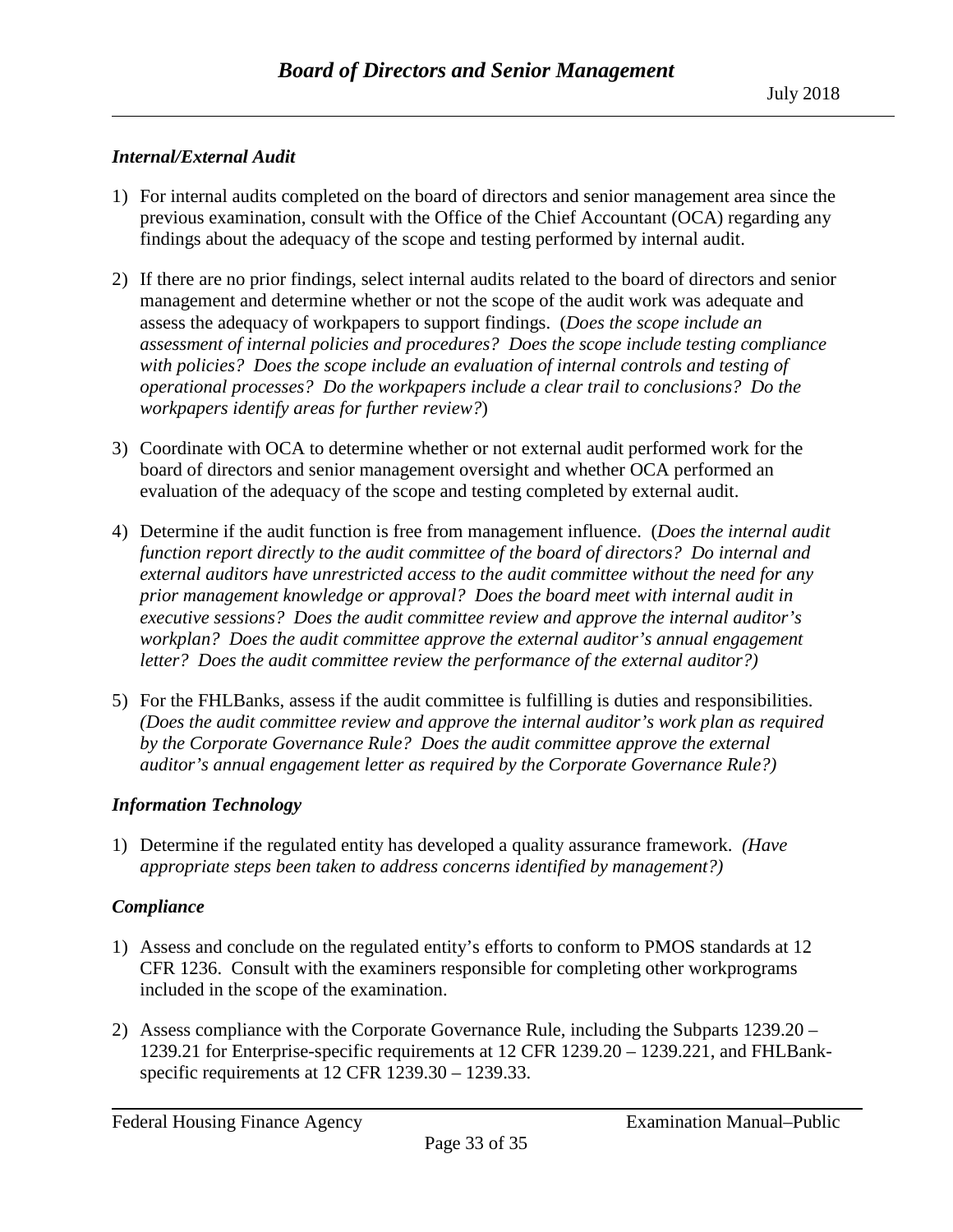# **4. Testing**

- 1) Review a sample of information packages provided to the board of directors prior to regularly scheduled board meetings. *(Do the information packages contain ad hoc reports in*  addition to standard reports? Are the information packages complete with sufficient *disclosure to be understandable to the members of the board? Is the data in information packages consistent with management reports that are not provided to the board?)*
- 2) Review board committee charters. (*Are committee activities consistent with its charter? In the case of committees required by regulation, is the charter consistent with the relevant regulation?*)

# **5. Conclusions**

- 1) Summarize conclusions for all examination work performed, including work performed by other FHFA staff, as it relates to the regulated entity's board and senior management. Develop a memorandum describing the risks to the regulated entity resulting from weaknesses identified in the regulated entity's board and senior management practices. The memorandum should describe the basis of conclusions reached and summarize the analysis completed. Within the memorandum, discuss the types of risk the regulated entity is exposed to (*e.g*., market, credit, operational); the level of risk exposure; the direction of risk (stable, decreasing, increasing); and the quality of risk management practices (strong, adequate, weak). A memorandum must be prepared irrespective of whether the examiner's assessment is positive or negative.
- 2) Conclude on the responsiveness to previous examination findings. Evaluate the adequacy of the regulated entity's response to previous examination findings and concerns.
- 3) Draft a conclusions letter (for Enterprise examinations) or prepare findings memoranda (for FHLBank examinations), as appropriate. Findings should identify the most significant risks to the regulated entity and the potential impacts to the regulated entity resulting from the concerns identified. Significant findings should describe a specific end result that will resolve the issue. Communicate preliminary conclusions and findings, if applicable, to the EIC. Discuss conclusions and findings, if applicable, with regulated entity personnel to confirm the analysis and findings are free of factual errors.
- 4) Develop a list of follow-up items to evaluate during the next examination. In addition to findings developed in the steps above (if any), include concerns noted during the examination that do not rise to the level of a finding. Potential concerns include issues the regulated entity is in the process of addressing, but require follow-up work to ensure actions are completed appropriately. In addition, potential concerns should include anticipated changes to the